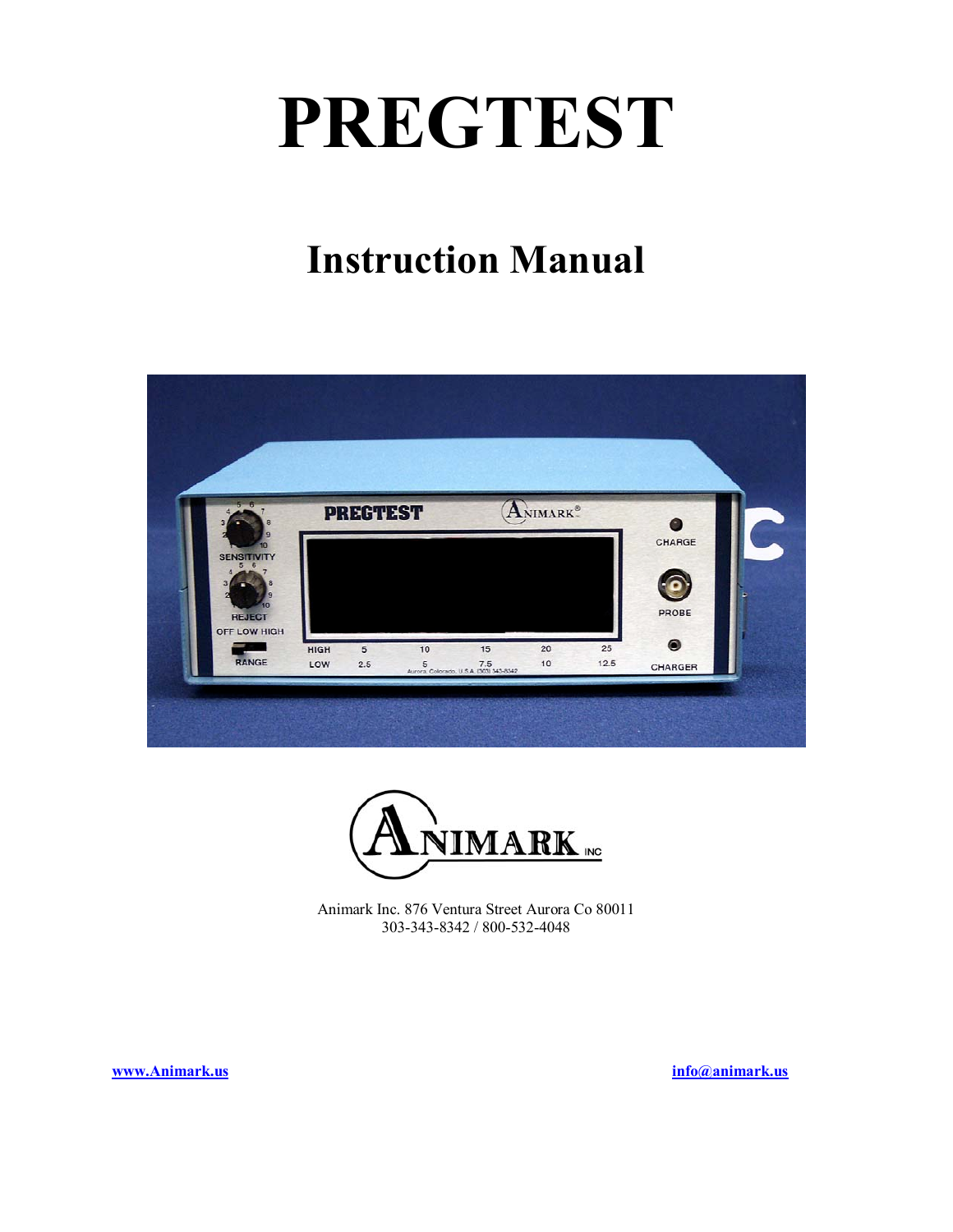## **Table of Contents**

| What is Ultrasound and why does it work for pregnancy |  |
|-------------------------------------------------------|--|
| detection?                                            |  |
|                                                       |  |
|                                                       |  |
|                                                       |  |
|                                                       |  |
|                                                       |  |
|                                                       |  |
|                                                       |  |
|                                                       |  |
|                                                       |  |
|                                                       |  |
|                                                       |  |
|                                                       |  |
|                                                       |  |
|                                                       |  |
|                                                       |  |
|                                                       |  |
|                                                       |  |
|                                                       |  |
|                                                       |  |
|                                                       |  |
|                                                       |  |
|                                                       |  |
|                                                       |  |
|                                                       |  |
|                                                       |  |
|                                                       |  |
|                                                       |  |
|                                                       |  |
|                                                       |  |
|                                                       |  |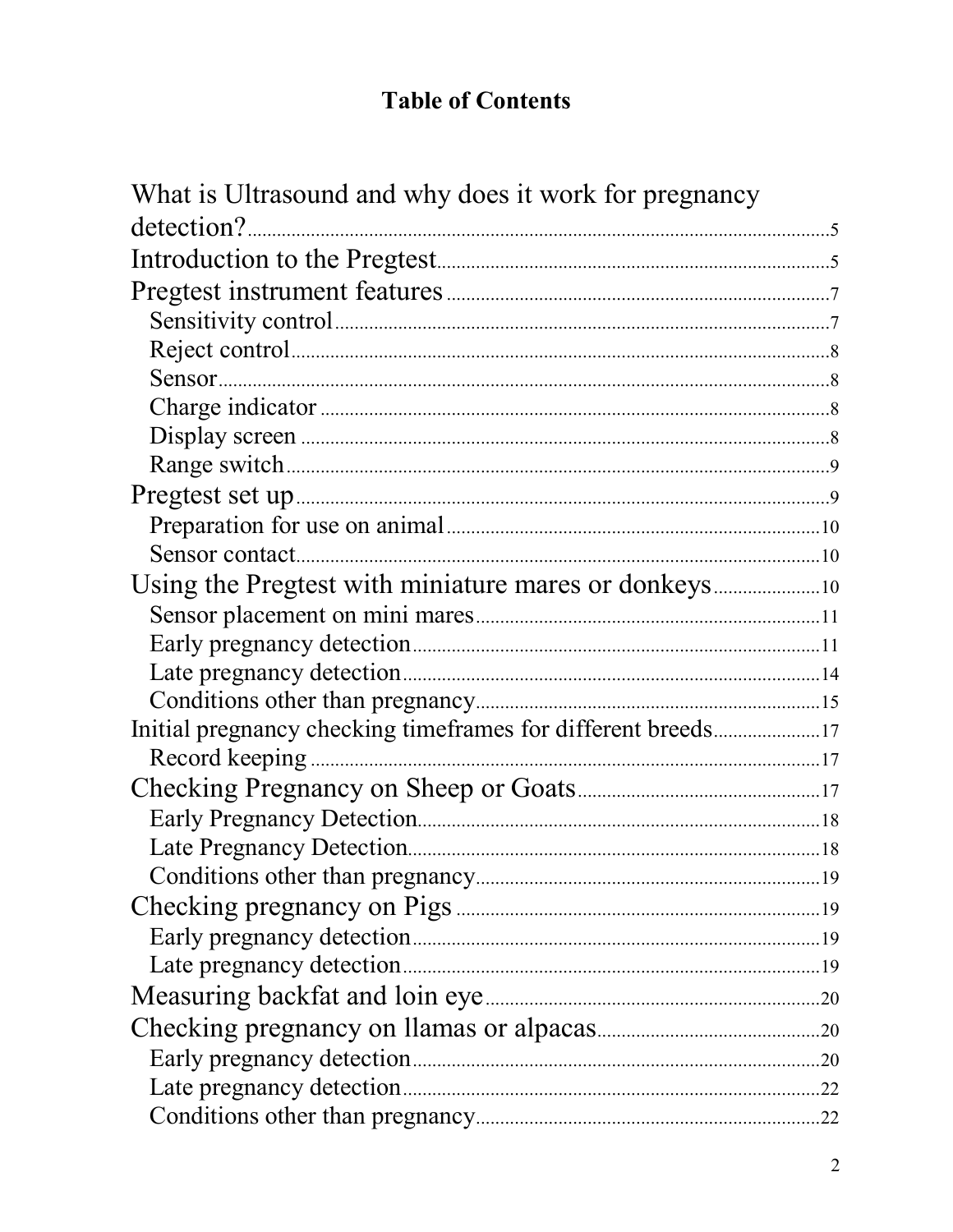| Pregtest trouble shooting guide. | 23  |
|----------------------------------|-----|
|                                  |     |
| Care and cleaning                | .24 |
| Battery care instructions.       | .25 |
|                                  | .25 |
|                                  | .26 |
|                                  | .26 |
|                                  | .26 |
|                                  | .26 |
| Voided warranty.                 | .26 |
|                                  | .27 |
|                                  | 28  |
| Other instruments by Animark.    | 29  |
|                                  | .29 |
|                                  | 29  |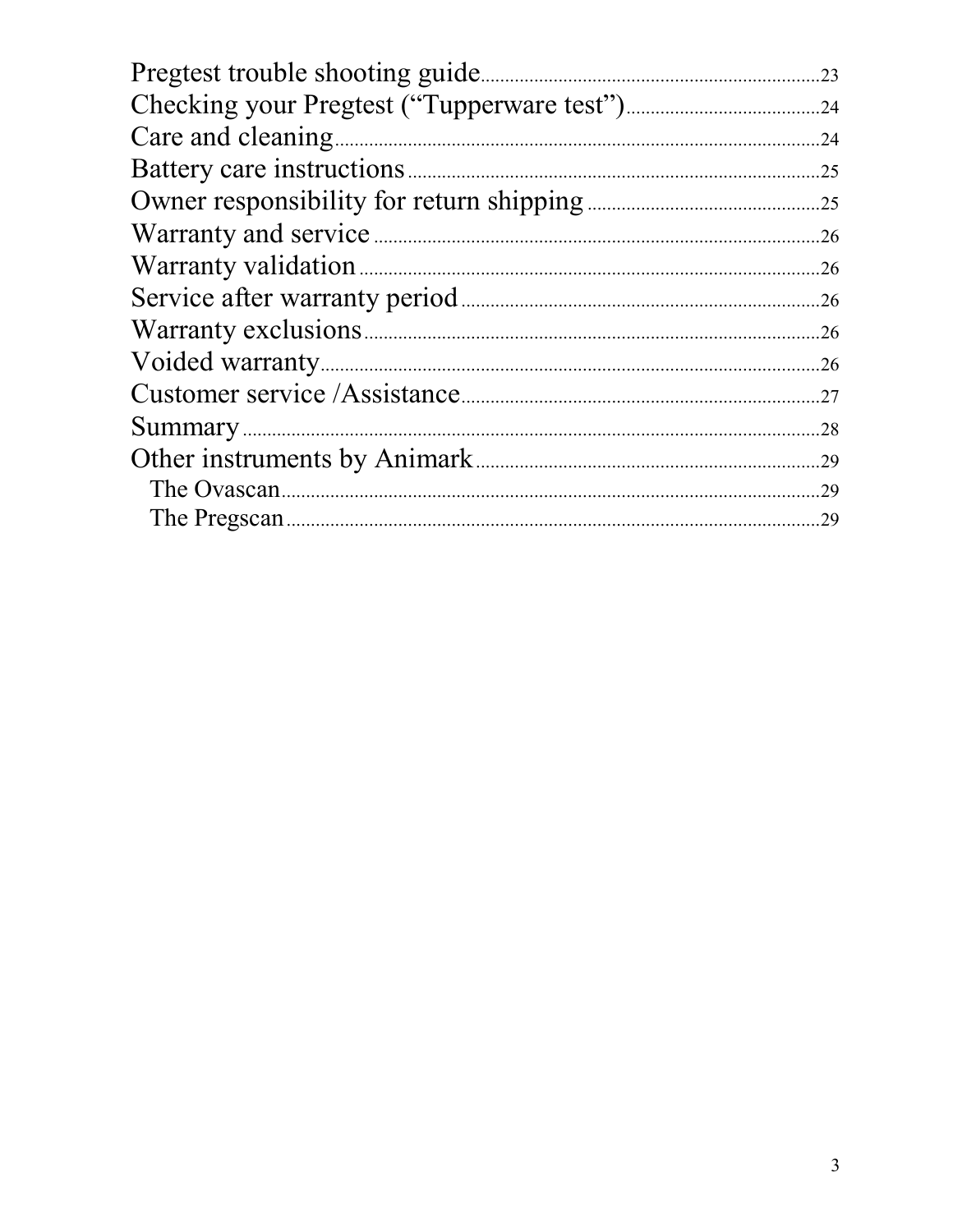#### **WELCOME**

Animark is pleased to welcome you to our growing family of satisfied customers.

Our company was founded on the principles of quality, integrity, and service. As we grow, we continue to practice these principles.

Animark pioneered and developed ultrasound pregnancy detection for animals. Among our many other successful instruments are:

#### **Boveq**

#### **Pregnosticator**

#### **Pregmatic-3**

#### **Ovascan**

#### **Ovatest**

We have since added several other products to our line, including the new Pregtest and Pregscan. Each type of Animark instrument can do its individual function better than any other product in its class. Better accuracy, better performance, better value.

With the purchase of your Pregscan ultrasound pregnancy detector, you have joined a worldwide group of progressive breeders and veterinarians who are realizing the benefits of today's electronic technology applied to animal sciences. Animark's continued research and development has made us the world leader in the field. Our growing list of enthusiastic customers is testimony to Animark's dedication to integrity and service.

To obtain the maximum benefits from your Pregscan unit, please read this manual carefully before attempting to use the unit.

Thank you for the confidence you have shown in Animark with your recent purchase. We look forward to serving you in the future.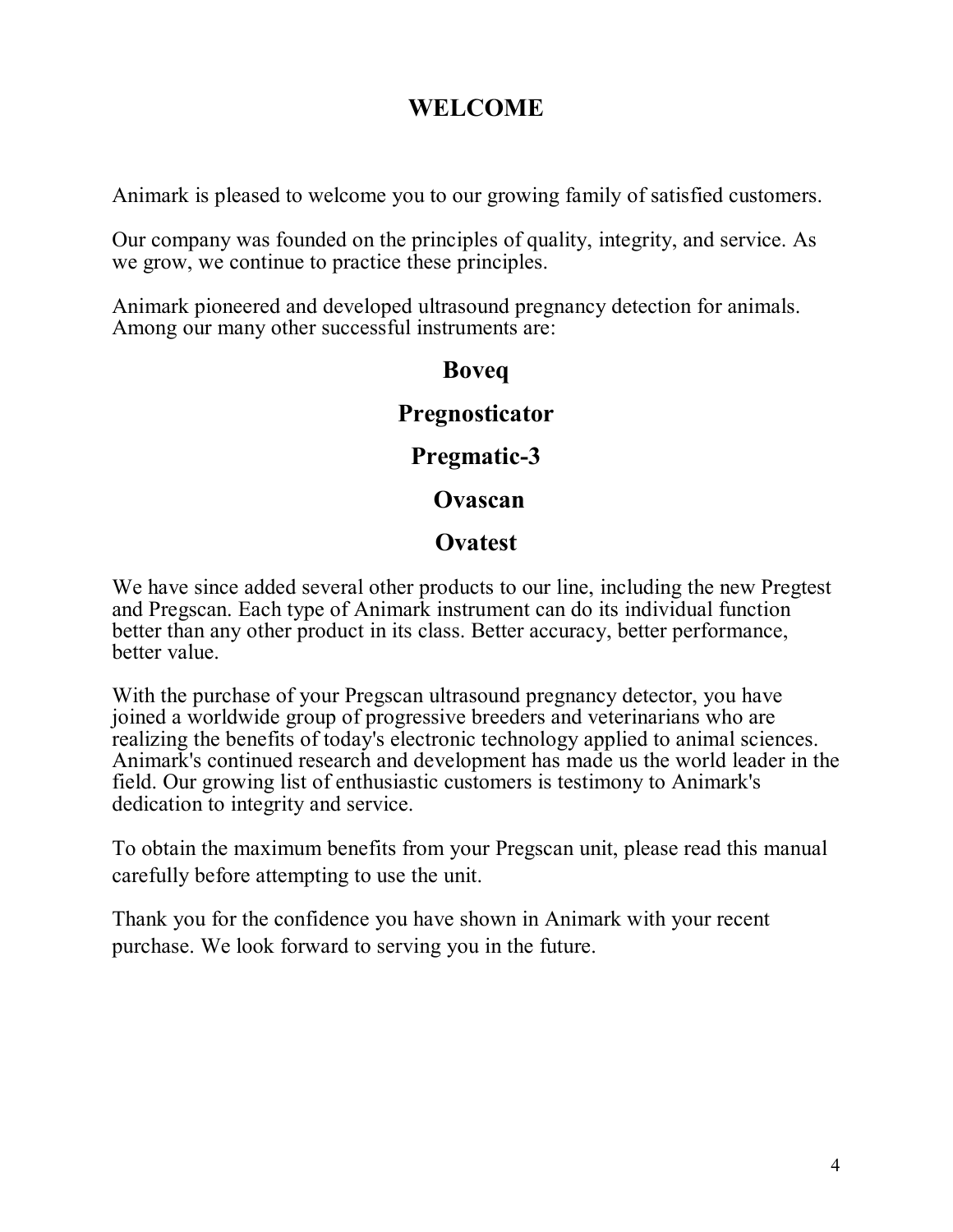## **What is Ultrasound and why does it work for pregnancy detection?**

Ultrasound as defined in Webster Dictionary is "Vibrations of the same physical nature as sound but with frequencies above the range of human hearing." For all practical purposes, ultrasound is a sound wave that has penetrative properties. When an ultrasound signal is directed into an animal it will penetrate skin, muscle, fat, fluids and some organs. Ultrasound signals will not travel through air or gas, but will travel through liquids and solids. The Ultrasound signals will reflect back to its source from any obstacle that the signal encounters At each interface or obstacle, the signal being reflected or "echoed" back to the source is measured and then reproduced in the Pregtest as a row of lights indicating how far the signal has traveled before encountering a tissue interface or other obstacle. The denser the tissue interface the stronger the signal. This is represented by the height of the signal and is reflected on the Pregtest display.

When an animal's egg has been fertilized, one of the characteristics of early pregnancy is that the uterus begins to thicken and change "tone" to protect the egg. This is the primary factor in allowing the Animark Pregtest to identify early pregnancy. As long as the source of the ultrasound signal is directly pointing at the uterus, the ultrasound will either pass through an unfertilized uterus or be reflected back in the case of the fertilized uterus. This change in tone is usually apparent after 14 days from fertilization in miniature horses and is variable for other animals being tested.

## **Introduction to the Pregtest**

The Pregtest is an A-Scope or linear ultrasound pregnancy detector typically used on smaller animals such as miniature horses, llamas, alpacas, sheep, and other smaller sized animals. Properly used, your Pregtest will provide valuable information about the reproductive status of your animals, allowing you to increase efficiency, decrease costs, and improve profitability. The Pregtest is a sophisticated electronic instrument that displays a pattern of lighted lines on the face of the instrument which shows the depth the ultrasound signal has traveled before encountering a tissue interface or obstacle as well as indicating the magnitude of density change. The Pregtest is specifically calibrated to identify the density changes or tissue interfaces associated with an early pregnancy. Study this handbook carefully to ensure correct use and interpretation of the display.

 A general knowledge of the anatomy of the animal is very helpful when using the Pregtest. In order to correctly identify the status of an animal's uterus, the signal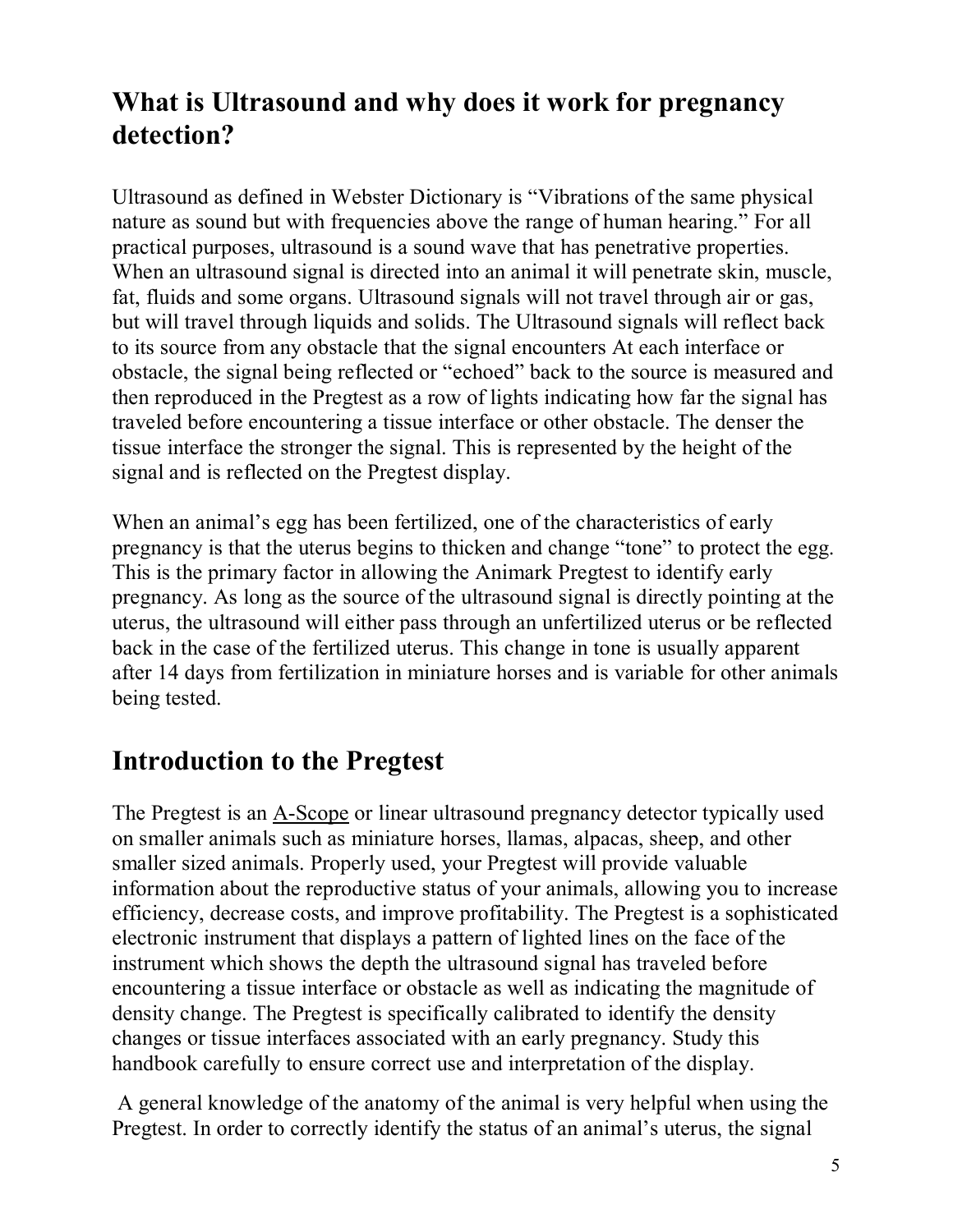must be pointing directly at the uterus. If the signal is pointed at a full bladder, for example, the display is similar to that of an early pregnancy, so care must be taken when aiming the sensor. (See Figure 1.1).



(Please note: The Pregtest shows all tissue interfaces. It is 100% accurate at what it shows. The instrument simply shows any interface it is pointed at. With use and experience you will find many uses for the Pregtest in addition to pregnancy detection. It is important to note that most male animals have tissue interfaces at the same location and depth as a pregnant female and the Pregtest will produce signals that are similar to those caused by pregnancy in the female.)

The Pregtest is one of the many tools you may use to make good herd management decisions. Experience and practice with the Pregtest will pay off in providing reliable reproductive status of your animal. The Pregtest, like any tool, has its proper uses and its limitations. It is up to you to use the capabilities of the Pregtest to your best advantage. The following suggestions will help you achieve the success you are looking for:

- 1. Practice with animals whose conditions you already know until you come to trust your results.
- 2. Test animals as soon after breeding as reasonable and test repeatedly.
- 3. Use common sense in actual field use.
- 4. Be patient.
- 5. Practice, practice, practice. The more you use it the better you will be.

#### **Pregtest packing list (Figure 1-2):**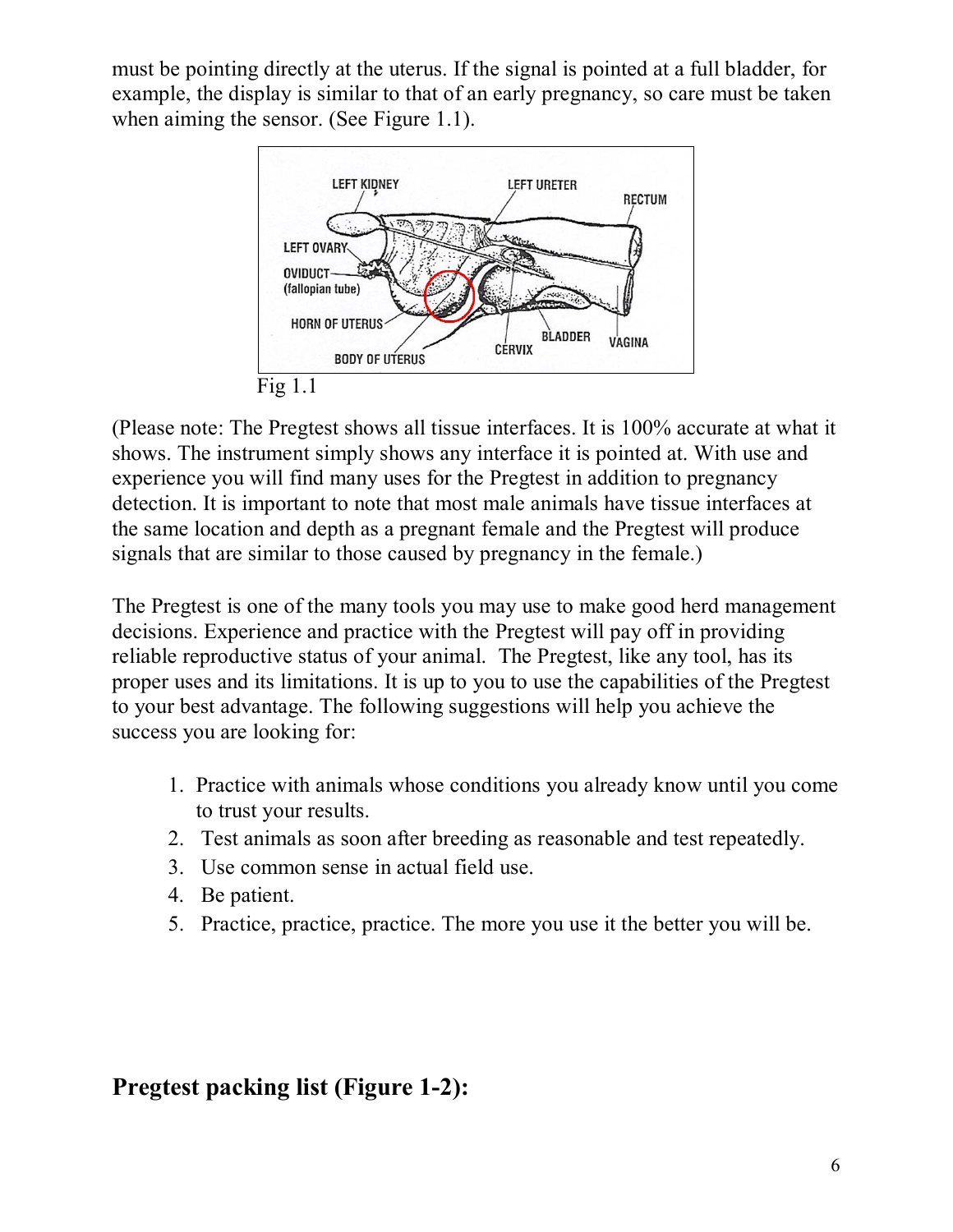Pregtest Instrument Transducer Carrying Strap Battery Charger BNC cable Carrying Case Instruction Booklet Warranty Card



Fig 1-2 Packing contents.

## **Pregtest instrument features**

The Pregtest has several features available to assist in getting the best possible signal display. The ultrasound signals are displayed in red on a screen on the face of the instrument. The display is a digital bar graph (series of vertical lines). The xaxis (horizontal line) indicates the amount of change in the density of the tissue. The y-axis (distance on the screen) shows what depth the sound signal has been reflected or echoed back to its source. The source of the ultrasound signal is the transducer or sensor, which sends and receives the ultrasound signals.

## **Sensitivity control**

The sensitivity control is similar to the volume control on a radio; it increases or decreases the electronic gain of the signals received by your unit. Turning the sensitivity knob clockwise amplifies the signal received from the sensor. Turning it counterclockwise reduces or decreases the signal. It can be used to compensate for the size and age of each animal you are checking. Use Sensitivity when you are getting a weak signal to strengthen it. Decrease the sensitivity if you are getting too much signal.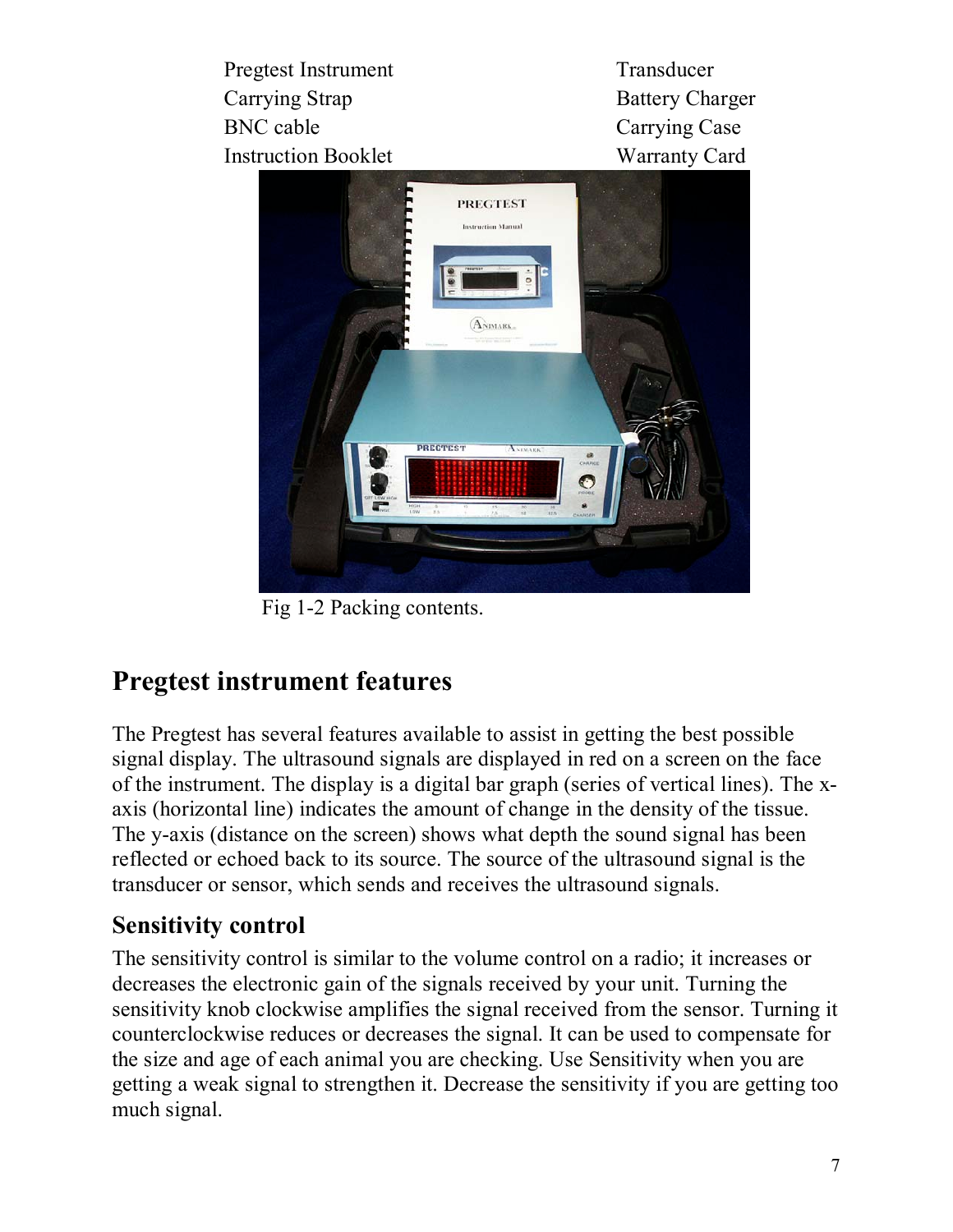## **Reject control**

The reject control is similar to a squelch control on a CB radio and is used to eliminate the small spikes or signals that come from signal reflection. Turning it clockwise increases the filtering action, subtracting spikes from the bottom of the display. Use the reject control when the display is cluttered with too many spikes or signals. If the reject control is turned all the way down the display screen will light up the entire display. When you are first starting out, turn the reject clockwise until the lights disappear. This is normally around 3-4 on the control setting.

#### **Sensor**

The sensor (sometimes called transducer or probe) is the black or blue hand-held device that comes in contact with the animal and through which the ultrasonic signals are transmitted and received. It attaches to the connector marked "Probe" on the faceplate of the main unit by a cable with "turn and click" BNC connectors at each end. It must be placed in direct contact with the skin (no air) and pointed in the right direction to function properly.

## **Charge indicator**

The Light Emitting Diode (LED) marked "Charge" on the upper right corner has three different functions:

- 1. When GREEN, it shows that the instrument is ON and has sufficient charge to operate properly.
- 2. When YELLOW, the unit is in need of a charge and may not function properly until charged.
- 3. When it turns RED, this indicates that the batteries need charging. Do not use the unit if LED is red.
- 4. When the charger is connected, and the LED shows red, the connections are correct and the unit is charging.

#### **Display screen**

The display consists of vertical columns with 8 small lights each. When a tissue interface or object is encountered by the ultrasound signal the strength and depth are displayed on the screen. The stronger the signal, the more lights come on in a vertical light column. The horizontal scale or depth scale is located on the front panel along the bottom directly under the display screen. Each number on the scale represents the depth or how far the signal has traveled into the body of the animal before reaching a tissue interface or other object. This is important to note as each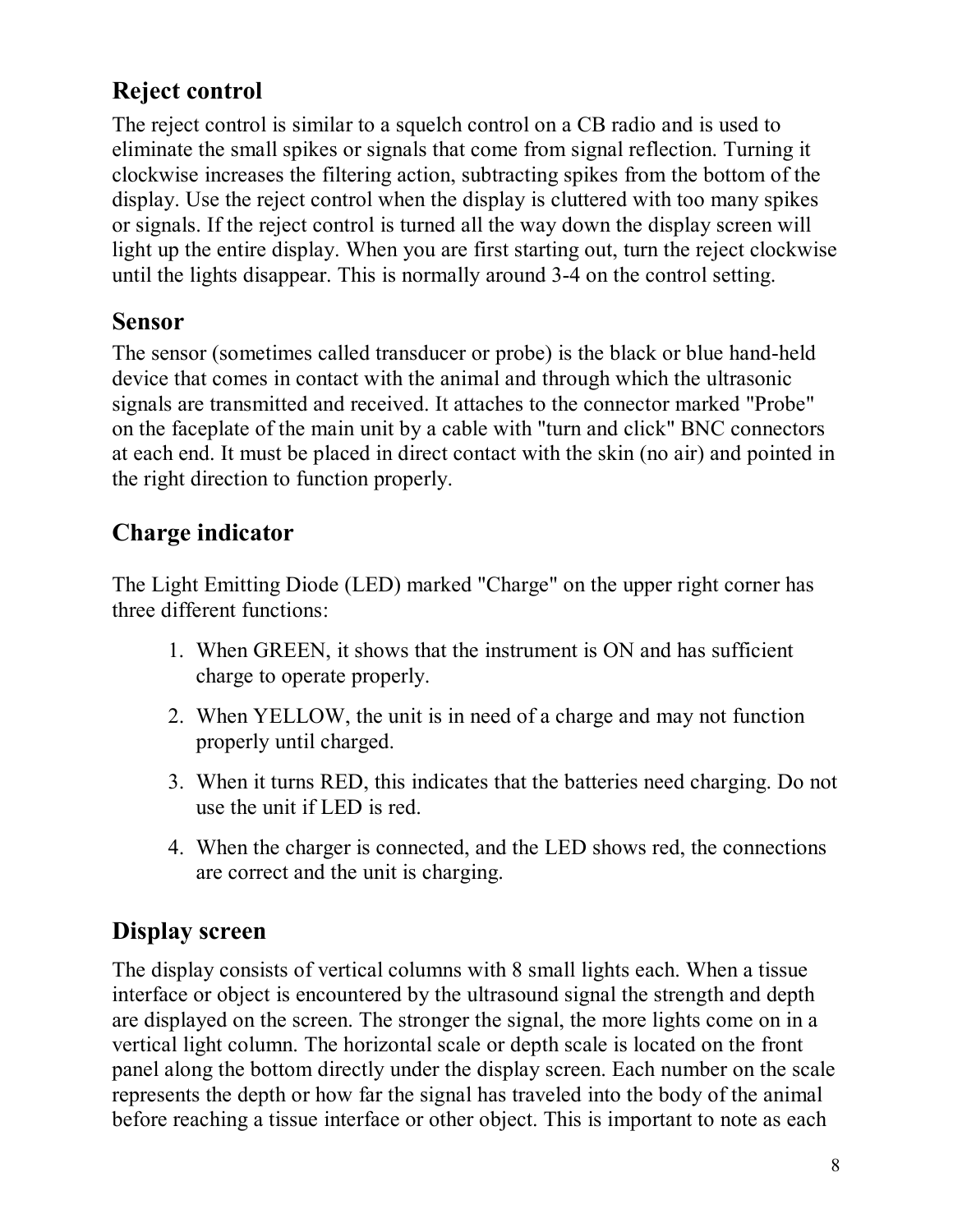animal or breed may vary slightly. There are two scales. The "HIGH" starts at 5 Cm and goes up to the depth of 25 cm. Each vertical line is 1cm of depth. The "LOW" Starts at 2.5 cm and goes up to 12.5 cm of depth. The Low range is used primarily for checking shallow depth structures such as layers of fat. Each vertical line corresponds to 1/2" of depth.

## **Range switch**

The sliding switch at the lower left of the instrument turns the machine ON and selects the desired scale. Select High to use the scale marked "High". Select "Low" to use the smaller scale for more precise measurements.



Fig 2-1. Pregtest instrument face and control descriptions.

## **Pregtest set up**

When setting up your Pregtest follow these simple steps:

Have available vegetable oil (most people use a squeeze bottle for this) or an ultrasound gel and paper towels. Connect the shoulder strap by fastening the ends into D-rings at either side of the unit. Hang the instrument either on your shoulder or around your neck, whichever is more convenient for you. You might also prefer to set it on the ground or a sturdy table or shelf. Be careful that it can't fall or be pulled off, as the machine may break. Connect one end of the cable to the sensor and the other end to the unit. Simply turn while pushing in and click both connectors to lock them securely in place. Turn range switch to "High", you should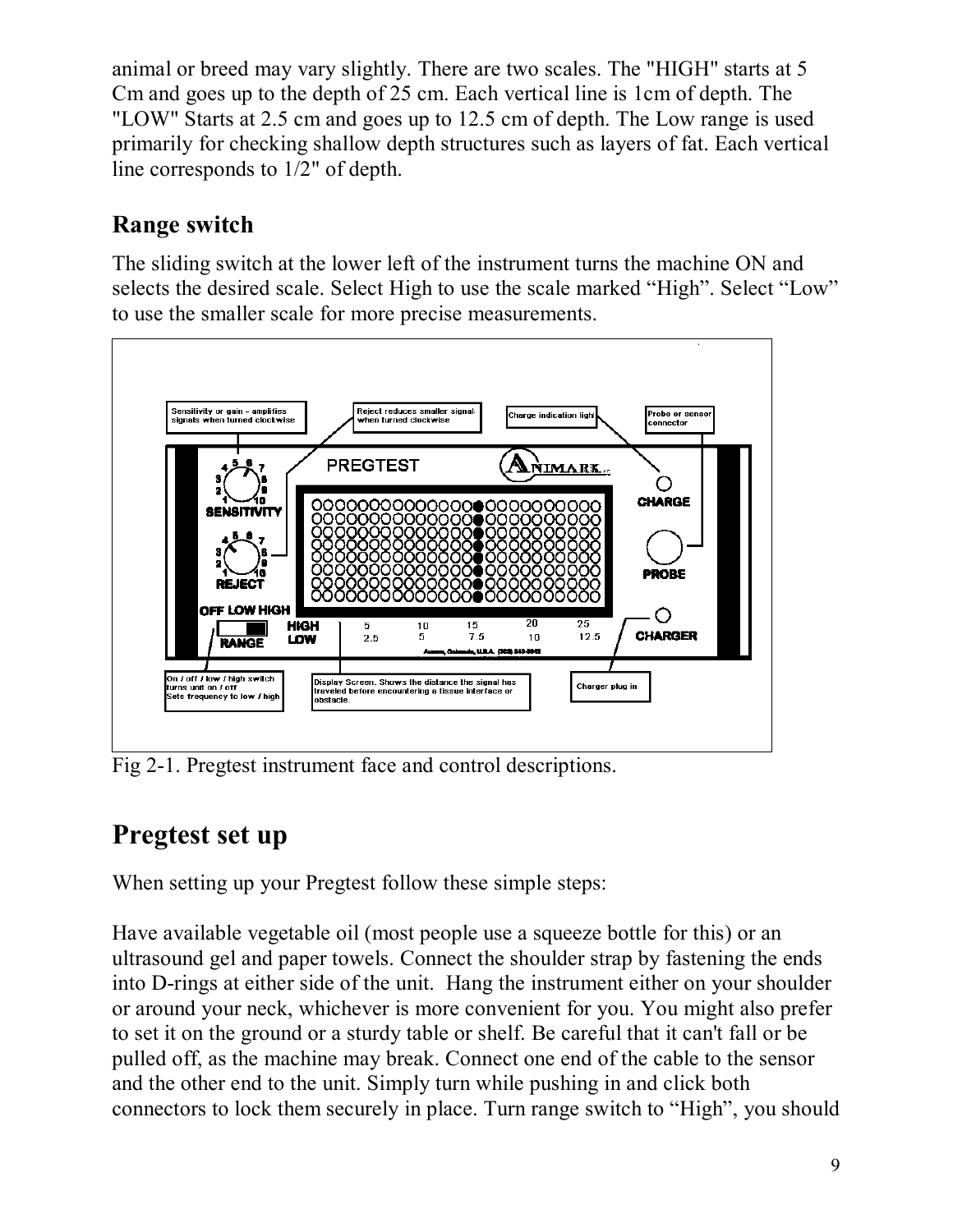hear a high-pitched sound coming from the rear of the unit. This indicates the unit is ready for use. If you do not hear the sound, turn the unit off then on again.

WARNING: DO NOT connect or disconnect the sensor and/or cable to the unit when it is turned on. Doing so may result in damage to the unit. THE PREGTEST IS NOW READY FOR USE.

#### **Preparation for use on animal**

Follow the setup procedure outlined above. Start by setting the "Sensitivity" to 8 and the "Reject" to 4.

Slide "Range" switch to "High" (range). Look at the "Charge" indicator light. It should be green. If it is red, turn Pregtest "Off" by sliding "Range" switch to "Off". Connect charger to both the Pregtest and an electric outlet and charge for at least 6 hours before turning it "On" again. During charging, the light should be red. Make sure your machine is "Off" while charging. After charging, disconnect the charger and follow the setup procedure outlined above.

#### **Sensor contact**

Proper contact between the sensor and the animal is essential. To assure proper contact, remove any dirt, mud, or other material from the hair coat and the face of the sensor. Use vegetable oil or an ultrasound gel. Apply the oil or gel to the animal and also the head of the sensor. Do not use any fluids, which could contain air bubbles, like liquid soap or water. Also, do not use any mineral oil, motor oil, Vaseline, or other petroleum products as these substances may harm the sensor face. We recommend vegetable oil as it is cheap and works very well. Remember, ultrasound will not travel through air or gas, so press firmly. When using the Pregtest on animals with a very thick coat, use a large amount of oil or lubricant. In rare cases clipping or shaving may be necessary.

#### **Using the Pregtest with miniature mares or donkeys**

Checking for pregnancy in mares is possible as soon as 14 days after insemination. Tests between 14 and 21 days detect the change in uterine "tone". (The uterus will change tone upon fertilization and can normally be detected after 14 days). In some cases it may take longer. For optimum efficiency and accuracy, check between 14 and 21 days after breeding and again from 35 to 40 days and again at 55 to 60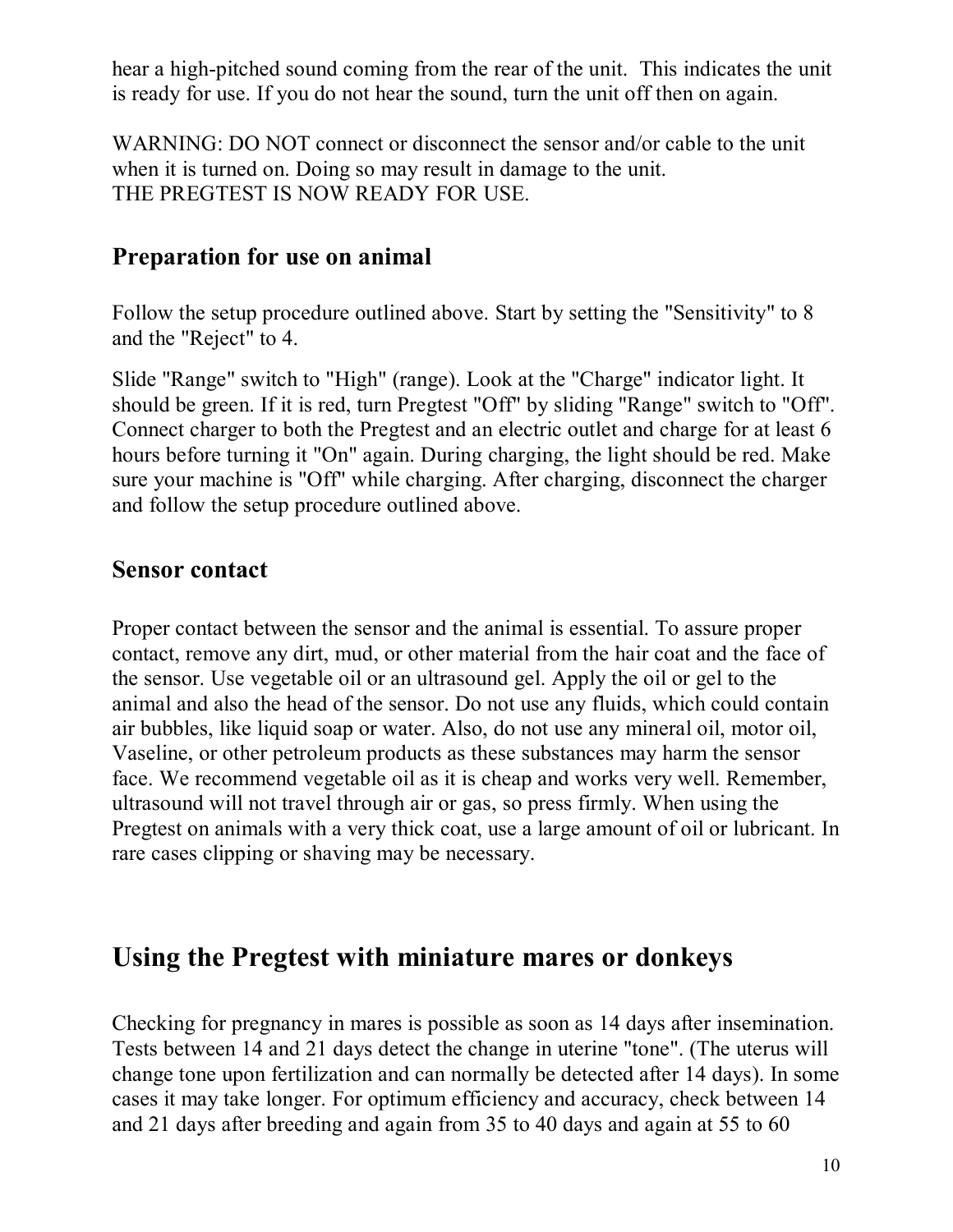days. The test may be repeated at any time. Testing multiple times is desirable. Many of these early pregnancies fail to continue. Because many pregnancies fail, it is recommended that you test again after 35 days to ensure no early embryonic loss has occurred from abortion or absorbtion. If your animal has aborted or reabsorbed, the Pregtest may still show a pregnancy spike or tissue interface, as the uterus has not returned to its normal non-pregnant state. Until it has returned to normal the Pregtest will show the tissue interface on the display. This is why it is important to continue checking.

#### **Sensor placement on mini mares**

To use the Pregtest with mares, work from the left flank of the animal (See figure 3-1). Checking from the left flank is required as the cecum is located on the right flank of the animal.



Fig 3-1. Sensor placement on mini mares.

## **Early pregnancy detection**

To determine early pregnancy, find the hollow area on the left flank on the side of the mare between the hipbone and the last rib. Lubricate the sensor head and this area thoroughly. Place the sensor on the location and press firmly. Point the sensor so that it is aimed straight across the animal and then make very slight adjustments so that it is pointing directly at the animal's uterus. Do not slide the sensor. Use a very slight tilting motion to direct the signal. The slower you move the better. This takes time to get proficient so be patient. The more practice you have the better your results.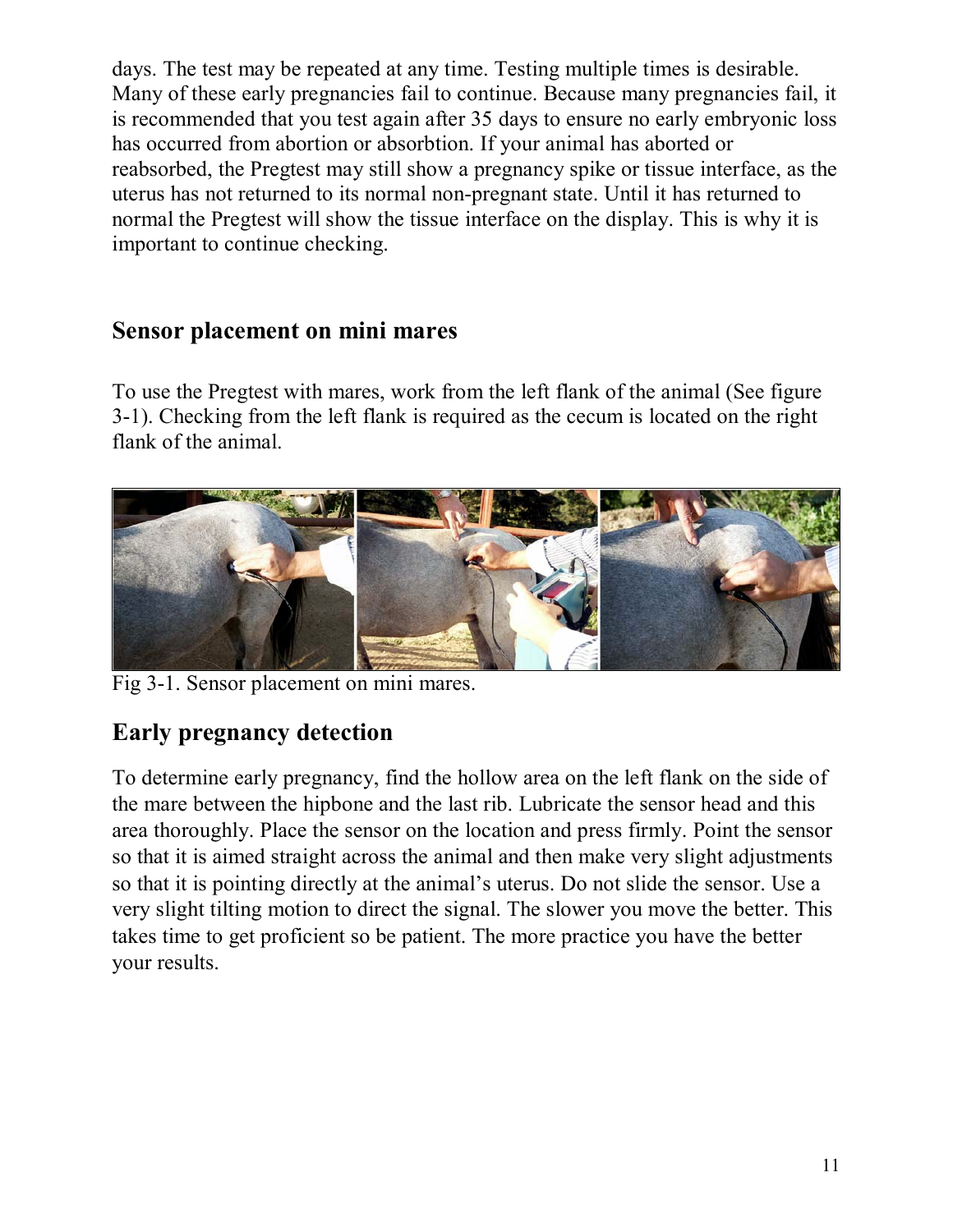

Fig 3-2. Checking for sensor placement.

Once the sensor is pointed directly at the uterus, you will see on the display either a spike (See Figure 3-3) that extends from the bottom to the top within the 10 to 15 Centimeter range or no spike. Where you see the spike in this range is dependant on the size of the animal. The larger the animal the deeper you will expect to see the spike. If there is no spike, assume the mare is still open. It is not uncommon to have multiple spikes at the very beginning of the display. These are not pregnancy spikes but tissue interfaces you expect to see. Skin, muscle and fat are all tissue interfaces that will be displayed on the Pregtest. You can ignore these initial spikes.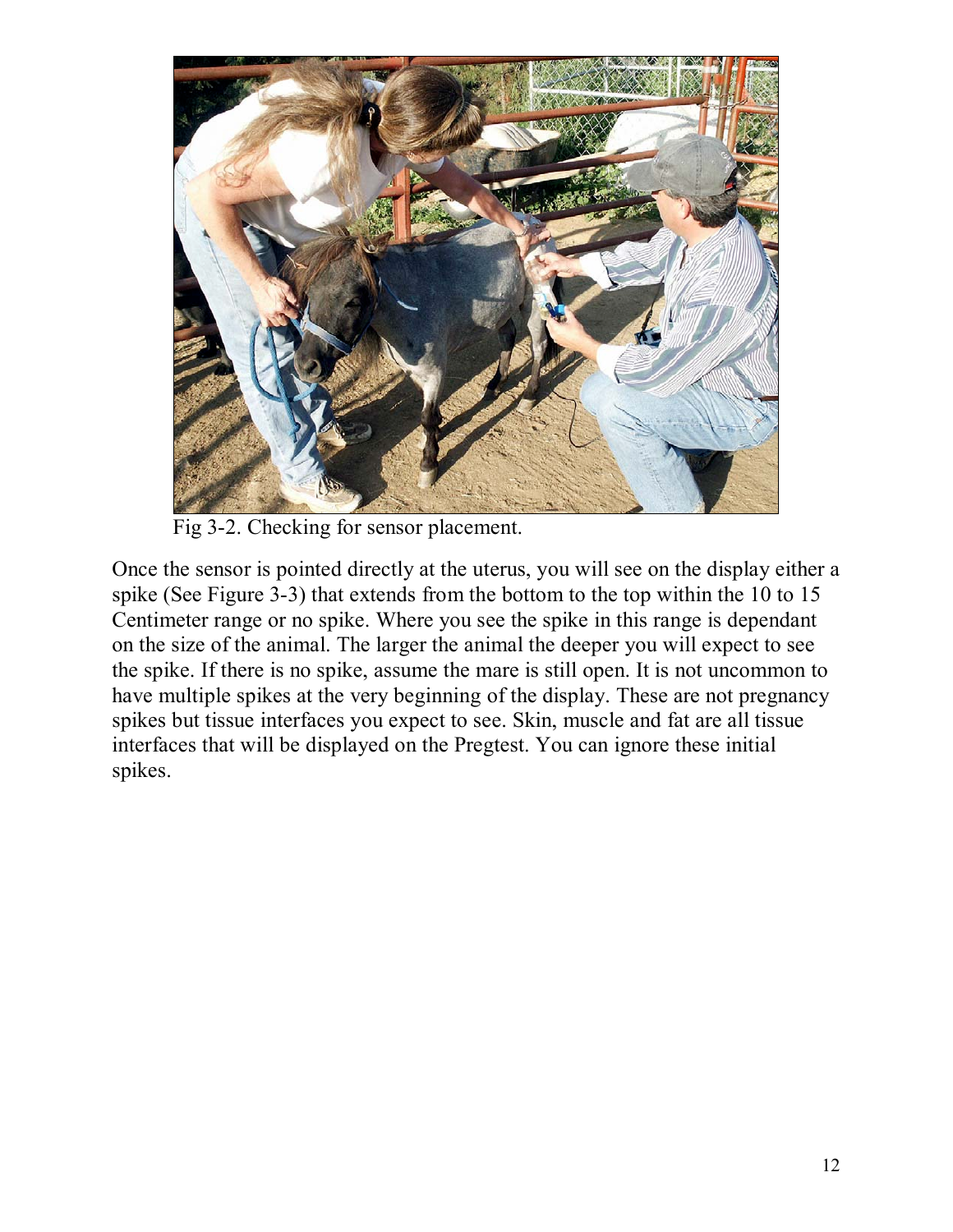| $5 - 6$            |             | <b>PREGTEST</b> |    |                                                        | ANIMARK <sup>®</sup> |            |           |  |
|--------------------|-------------|-----------------|----|--------------------------------------------------------|----------------------|------------|-----------|--|
|                    |             |                 |    |                                                        |                      |            | CHARGE    |  |
| <b>SENSITIVITY</b> |             |                 |    |                                                        |                      |            |           |  |
|                    |             |                 |    | G                                                      |                      |            |           |  |
| <b>REJECT</b>      |             |                 |    |                                                        |                      |            | PROBE     |  |
| OFF LOW HIGH       |             |                 |    |                                                        |                      |            | $\bullet$ |  |
| RANGE              | HIGH<br>LOW | 5<br>2.5        | 10 | 15<br>5 7.5<br>Aurora, Colorado, U.S.A. (303) 343-8342 | 20<br>10             | 25<br>12.5 | CHARGER   |  |
|                    |             |                 |    |                                                        |                      |            |           |  |

Fig 3-3. Pregnancy spike.

It is also important to note that it is possible to pick up the full bladder of a mare if the sensor is pointed too far back. It will look similar to a pregnancy but is usually around 10 centimeters and wider than one column. If you are not sure try checking again later or better yet, just after you know your mare has urinated. The display will be different from a pregnancy (See Fig 3-5) and you should be able to easily tell with practice. The bladder is in close proximity to the uterus (See Figure 3-4). So care must be taken to avoid a false reading.



Fig 3-4 Mare reproductive organs.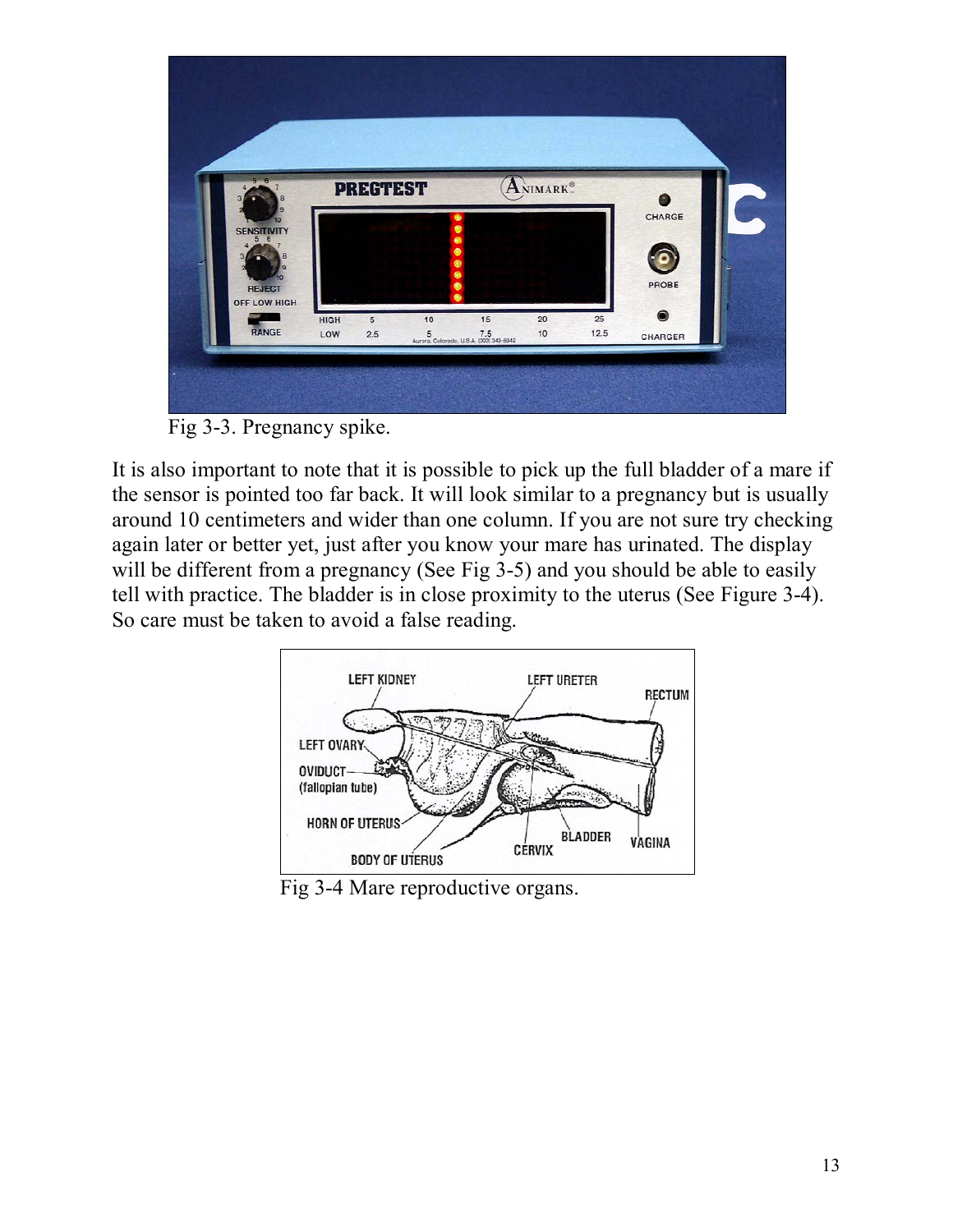| 5 <sub>6</sub>                |                    | <b>PREGTEST</b>       |                     |                                                        | ANIMARK® |            | a                    |
|-------------------------------|--------------------|-----------------------|---------------------|--------------------------------------------------------|----------|------------|----------------------|
| <b>SENSITIVITY</b>            |                    |                       | ٠<br>٠              |                                                        |          |            | CHARGE               |
|                               |                    |                       | $\bullet$<br>٠<br>۰ |                                                        |          |            |                      |
| <b>REJECT</b><br>OFF LOW HIGH |                    |                       |                     |                                                        |          |            | PROBE                |
| RANGE                         | <b>HIGH</b><br>LOW | $\overline{5}$<br>2.5 | 10                  | 15<br>5 7.5<br>Aurora, Colorado, U.S.A. (303) 343-8342 | 20<br>10 | 25<br>12.5 | $\bullet$<br>CHARGER |

Fig 3-5. Possible bladder display.

After each use, disassemble, clean and store the Pregtest in its case to prevent damage. For best results, do not recharge your Pregtest until it has been used for some time in the "on" position or until the charge light turns yellow or red. Each charge can last from 4-5 continuous hours, or longer in the machine is turned off between testing animals.

#### **Late pregnancy detection**

After the pregnancy has progressed for approximately 90 to 120 days, the pregnant uterus will drop over the brim of the pelvic bone and begin to occupy more space within the abdominal cavity. By four to six months, it will be resting on the floor of the abdomen. At this time, it may be easier to locate the pregnancy by testing from the area located just in front of the udder. Just as before, lubricate the area thoroughly and place the sensor up and a little forward. The history of your animal's foal experience may dictate how soon and how far down the uterus drops. If for example, your mare is experiencing her first pregnancy, her uterus will drop later than a mare with significantly more foaling experience. Conversely, if your mare has had many foals, her uterus will drop sooner and farther. The display reading on later pregnancy will look different from an early pregnancy spike. The Pregtest will pick up more of the foal's bone and organ structure as well as the uterus wall. A typical late pregnancy will show a strong spike from the bottom to the top followed by several more but smaller spikes. (See Figure 3-6). Depending on how far along the pregnancy is, the reading will show up earlier on the display indicating the uterus and fetus are closer to the skin of the animal.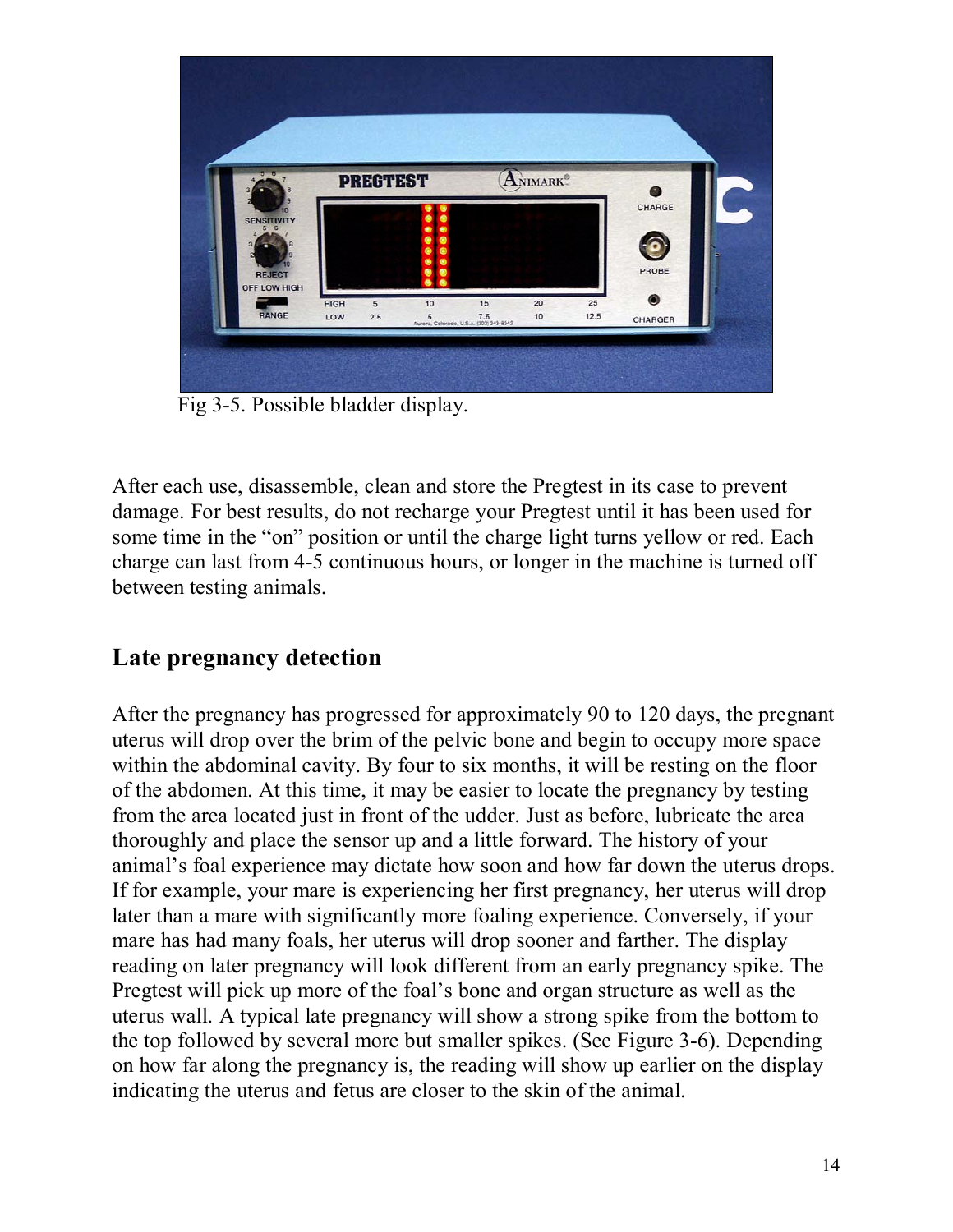Keeping a record of your screen observations, position of the sensor and control settings will prove invaluable in monitoring the female's progress through her pregnancy. If you use the Pregtest to check your animals on a regular basis, you will be amazed how fast you will be able to recognize and interpret various traces. With experience, the Pregtest can assist you in detecting uterine infections, congestions, and even the rare occurrence of twins.



Fig 3-6. Possible late pregnancy display.

#### **Conditions other than pregnancy**

Remember that ultrasound signals are the result of the sound being reflected from tissue interfaces, between tissues and/or fluids of different densities. Because of this fact, anything that causes a change in density of the uterine wall or in fluid content of the uterus can produce signal reflections of the ultrasound sensor.

#### *Estrus*

Changes in the uterus and ovaries associated with estrus can show up on the Pregtest. These changes usually appear as a single jumping line that is hard to maintain.

#### *Infection*

If your mare's uterus is infected, there will be increased congestion in the uterine wall. Infection is usually accompanied by pus present in the vaginal cavity. The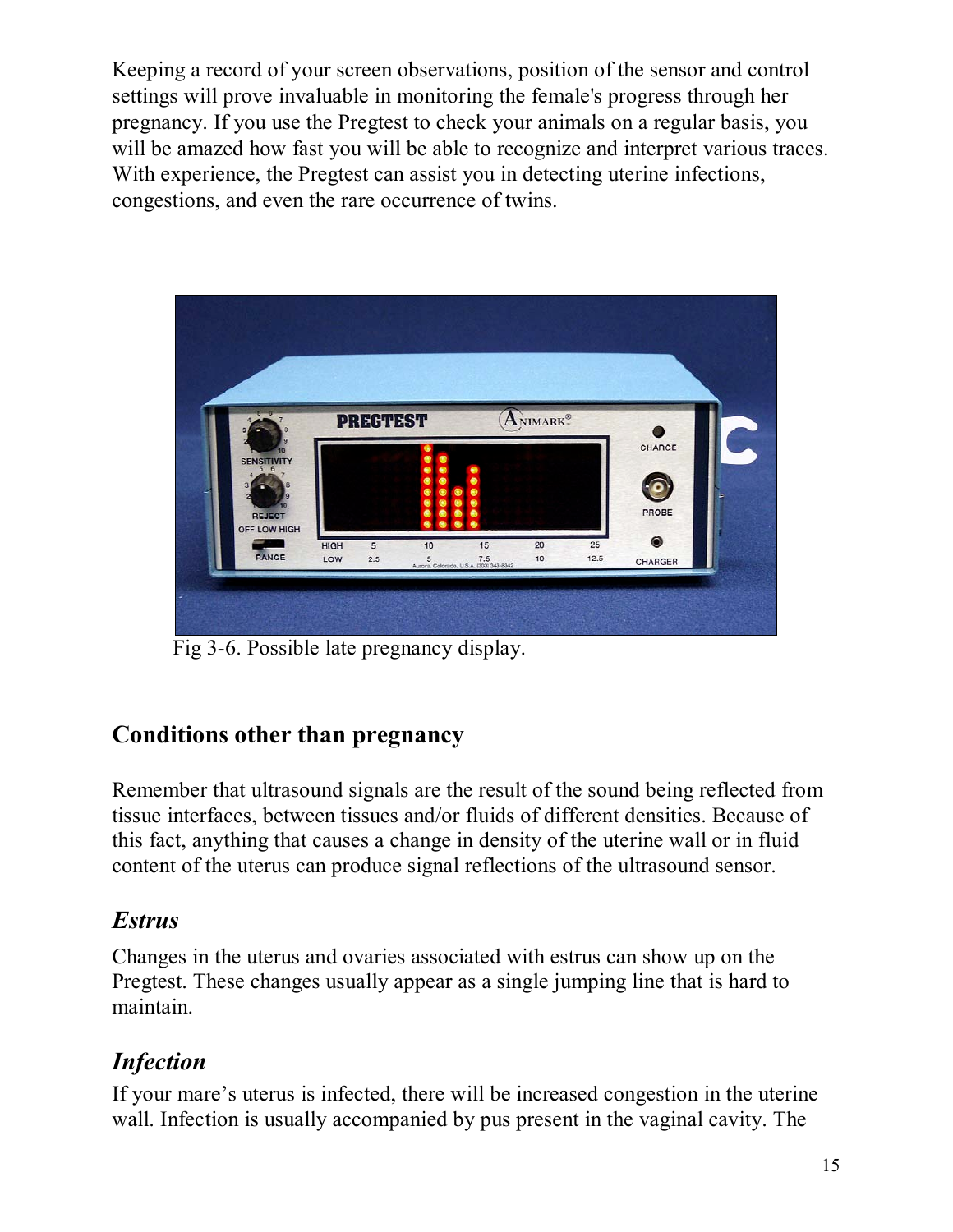Pregtest will reflect the infection but is not typically confused with a pregnancy spike. The display will show a flickering or "grassy" signal.

#### *Post partum*

After foaling, it takes some time for the uterus to return to its normal, non-pregnant size and condition. In some cases this may look like a pregnancy. More typically, the display will appear more like a pattern of spikes similar to that of an infected uterus.

#### *Early embryonic death*

In connection with very early testing for pregnancy, it is important to be aware of the fact that in a fairly high proportion of mares, the embryo may suffer early embryonic death. If this condition occurs, the uterus may well develop enough density or "tone" change to produce a pregnancy spike. If echoes are seen early, followed by a delayed return to estrus, it could indicate that an early embryonic death has occurred.

#### *Scar tissue*

Scars in the uterus are not very common but, if present, they can produce spikes. If you know that your mare has scar tissue, then you will be looking for a change to her regular readings. These animals are more difficult to read but with practice and the historical knowledge of her normal readings you should be able to recognize a pregnancy. Scar tissue spikes are usually wider than pregnancy spikes and generally do not go to the top of the screen. If there is concern that scar tissue may be present in the uterus, use the Pregtest before the mare is bred, either during the winter period when she is not cycling or between two heat periods. It may also be necessary to use other methods of establishing whether or not this particular animal is pregnant.

## *Breed differences*

The length of the vagina and uterus may vary from breed to breed. As a handler of your particular breed, you should make sure you know where the uterus is typically found for your breed. Anatomy books or the help of your local vet can assist you in identifying the typical location for your breed. This is important to note, as it is possible to reflect ultrasound signals off of the cervix or full bladder if pointing the sensor incorrectly.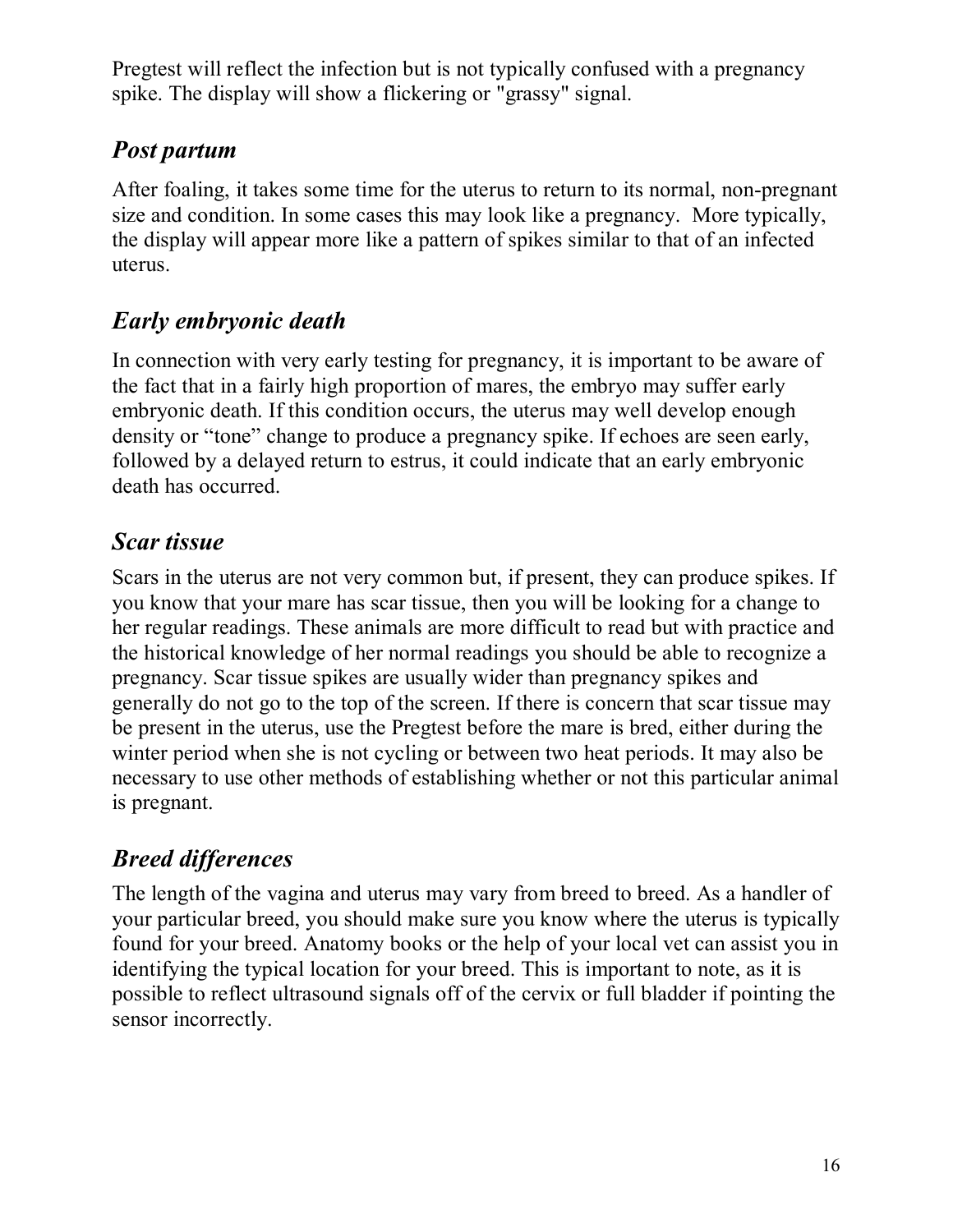#### **Initial pregnancy checking timeframes for different breeds**

| Miniature Horses at          | 14 days or later |
|------------------------------|------------------|
| Donkeys at                   | 14 days or later |
| Miniature Goats / Donkeys at | 24 days or later |
| Sheep at                     | 23 days or later |
| Goats at                     | 24 days or later |
| Pigs at                      | 25 days or later |
| Llamas at                    | 28 days or later |
| Alpacas at                   | 28 days or later |

A second test is desirable to catch early abortion or absorption. See breed specific section for more detailed information on sensor placement and other breed specific information.

#### **Record keeping**

Adequate records are very valuable for efficient use of the Pregtest. Before testing a mare, check to see about how far along her pregnancy should be if she is pregnant. Upon taking the readings, the user can record what is seen, their initials, the date, and the settings on the unit for that particular reading. Any historical record will be helpful in assisting you in making accurate observations in regard to the reproductive status of your animals.

## **Checking Pregnancy on sheep or goats**

To familiarize yourself with the operation of the Pregtest, use the instrument on several ewes known to be open. Any lanolin build-up, especially on older ewes, must be cleaned away before testing. Do not test ewes in heat or that have just lambed, as conditions such as estrus or post-lambing congestion are apt to produce a pregnancy signal. (Knowledge of the animal's health and heat cycles are essential for successful results.)

Please note: A ram has tissue interfaces that are located in the same location of the ewe and will definitely show up as pregnant due to the density of these tissues located in the same area as that of a pregnant ewe.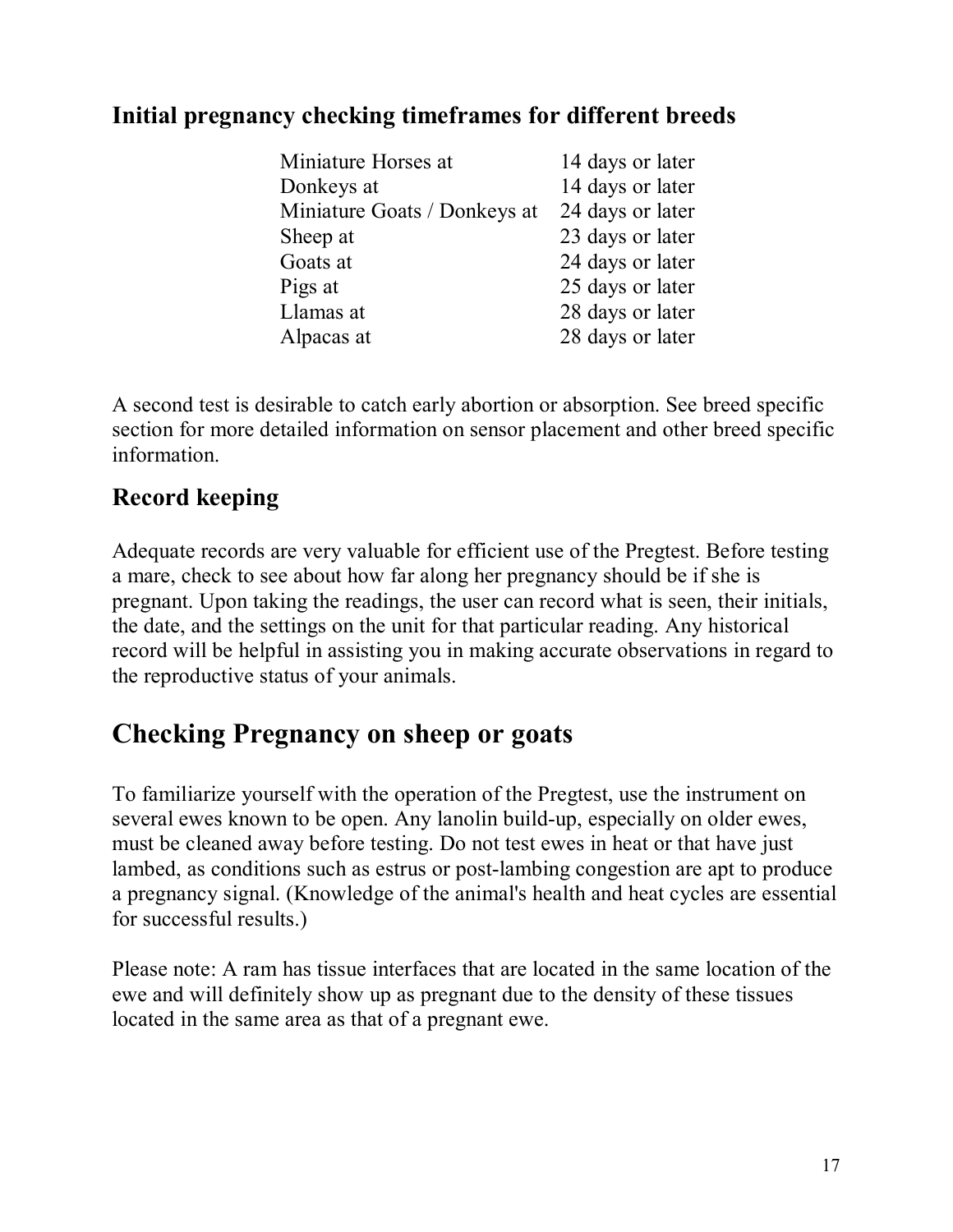### **Early Pregnancy Detection**

Before checking for early pregnancy, try the Pregtest on ewes thought to be pregnant from 23 to 45 days to familiarize yourself with the location or display of the pregnancy spike. As with testing other animals, apply vegetable oil or ultrasound gel to testing location on the animal as well as the flat end of the sensor. Be liberal with the oil or gel. If while testing you get initial contact spikes on the lower end of the scale, you have enough oil or gel. If you see nothing, you probably need more oil or gel. More oil or gel is better on sheep. In rare cases you may need to clip or shave the testing area to get a good contact.

 When pregnancy checking ewes between 45 and 60 days gestation, place the flat end of the sensor on the bare area of the abdomen just forward of the right, rear leg. Aim the sensor upward at about a 45° angle from the ground and about 10° forward of a line straight across the body.

Slowly tilt the sensor upward until it is approximately 55° from the ground and pointing almost at the spine. To avoid echoes from the bladder, rumen or other body structures, do not aim too far forward or back.

#### **Late Pregnancy Detection**

For checking late pregnancy (after 60 days), the sensor is placed on the ewe's right side, forward of the hipbone. Separate the wool (it is should not be necessary to shear the area), and drench a small area of skin with vegetable oil or ultrasound gel. Place the flat end of the sensor against the animalís skin, aiming it downward at approximately a 45 $^{\circ}$  to 60 $^{\circ}$  angle to the ground and tilting it approximately 10 $^{\circ}$ toward the rear. This should aim the sensor at the front of the ewe's bag. Scan in an arc until the sensor is directed almost straight down to search for a pregnancy spike.

After each use, disassemble, clean and store the Pregtest in its case to prevent damage. For best results, do not recharge your Pregtest until it has been used for some time in the "On" position or until the charge light turns yellow or red. Each charge can last from 4-5 continuous hours.

Keeping a record of your screen observations, position of the sensor and control settings will prove invaluable in monitoring the female's progress through her pregnancy. If you use the Pregtest to check your animals on a regular basis, you will be amazed how fast you will be able to recognize and interpret various traces. The Pregtest can assist you in detecting uterine infections, congestions, and even the rare occurrence of twins.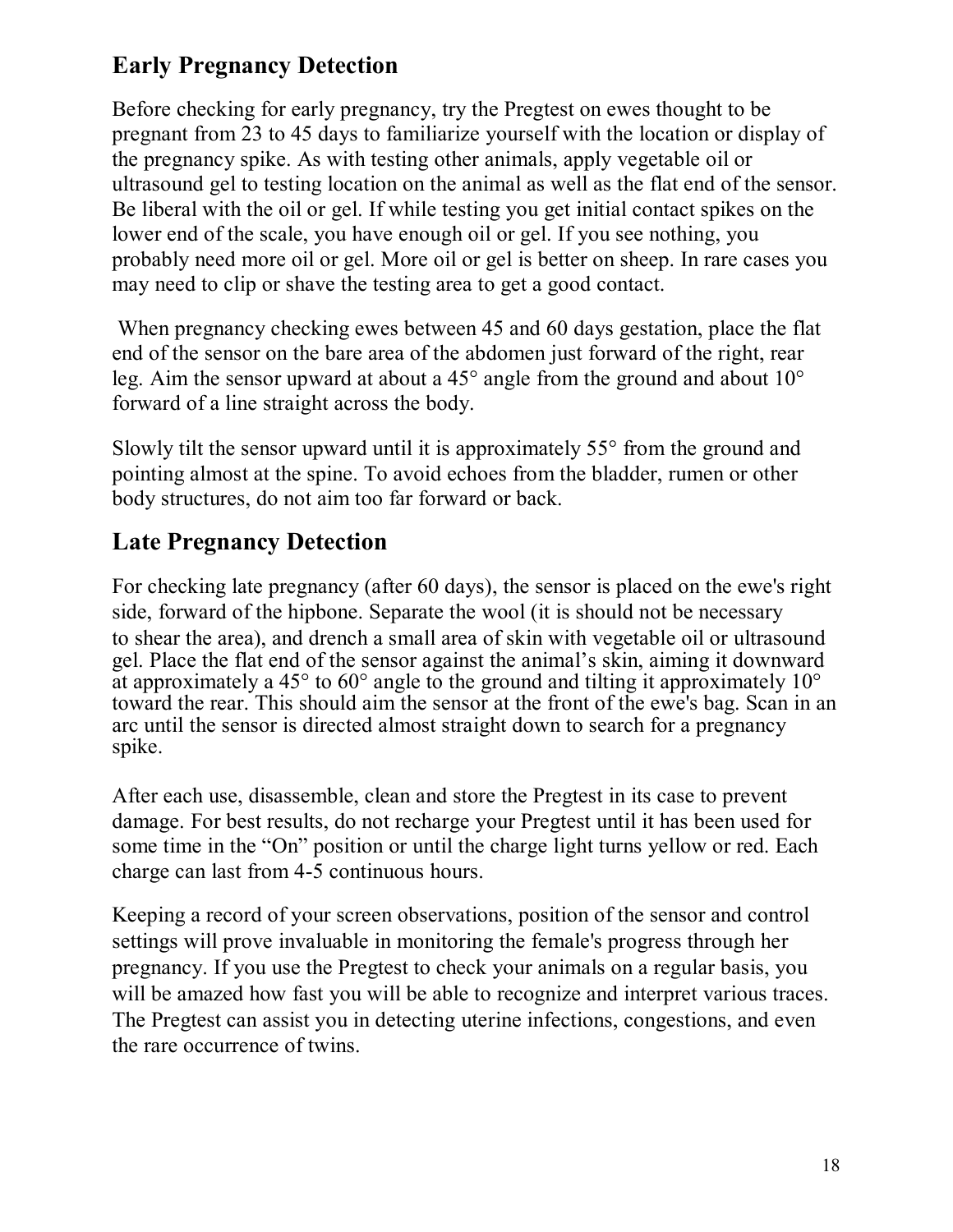#### **Conditions other than pregnancy**

The same conditions that can be confused with a pregnancy spike in mini mares are also possible to pick up with ewes. Please refer to "Checking Pregnancy in Mares" section, Page 15.

## **Checking pregnancy on swine**

For best results when pregnancy checking pigs, practice with gilts that are known to be open (but not animals in heat or which have just pigged) to determine the type of display that is common for non-pregnant animals. Now, try the Pregtest on sows that are thought to be pregnant from 30 to 60 days. You should see a pregnancy spike at or around 10-15 CM. Once you identify the positioning and display for these pregnant sows, you should be able to easily identify the difference between open and pregnant animals.

#### **Early pregnancy detection**

You will want to use vegetable oil or an ultrasound gel to lubricate the testing location on the animal's skin as well as the flat end of the probe. Place the flat end of the probe against the lower flank of the animal, preferably on the right side (Left side is also acceptable), about two inches from the navel, above the second teat from the back, just outside the nipple line. Direct the probe to the center of the body. Aim across the abdomen toward the opposite side of the spine. You should see some initial contact lines on the left side of the display. These lines represent the near side of the body, skin, muscle and fat. If you do not see the initial contact lines, you should add more oil or gel. Do not aim too far back to the flank or aim into the pelvic area as you may pick up signals from the bladder or other internal organs. Start by setting the sensitivity and reject around 4. Place the probe on the animal's skin as described above and scan the uterus for a pregnancy spike. Do not slide the probe but make very slight tilting movements when scanning the uterus area. The slower your adjustments the better. This takes time to get proficient so be patient. The more practice you have, the better your results.

#### **Late pregnancy detection**

For checking pregnancy after 60 days, keep in mind that the uterus will be dropping and expanding. Your pregnancy spike will be closer to the sensor of the animal (shown more on the left side of the display) and should measure around 8- 10 cm. You should expect to see more spikes as the ultrasound signal is picking up more of the fetal bone and organ structure as well as the uterus.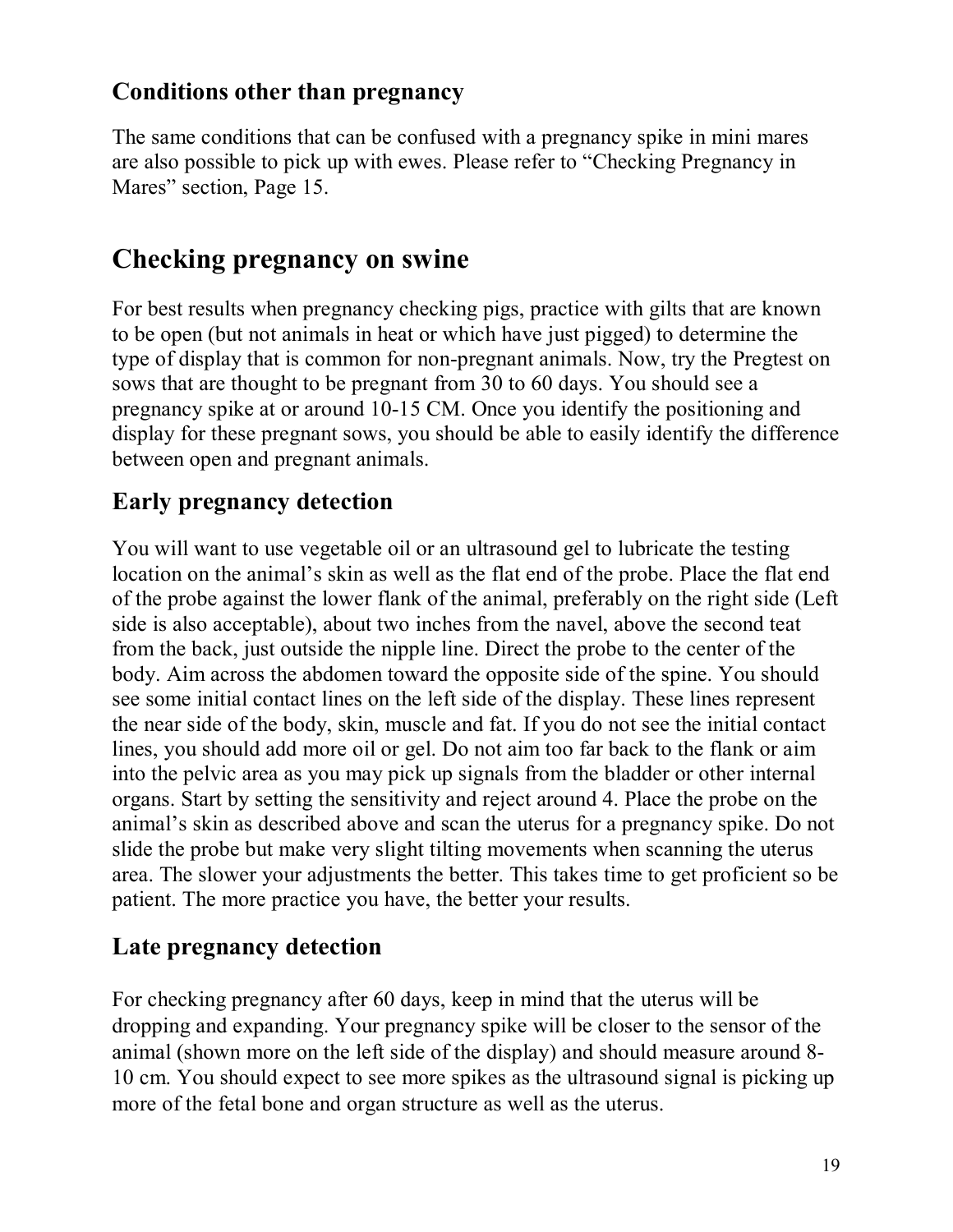Keeping a record of your screen observations, position of the sensor and control settings will prove invaluable in monitoring the female's progress through her pregnancy. If you use the Pregtest to check your animals on a regular basis, you will be amazed how fast you will be able to recognize and interpret various traces.

## **Measuring backfat and loin eye**

The Pregtest can also be used to measure backfat and loin eye. As with Pregnancy detection you will need to use vegetable oil or ultrasound gel to ensure good contact with the animal's skin. Set your unit on the low setting and place the probe against the animal's skin. On the display, the first echoes on the far left of the display will represent the skin surface. The next set of echoes to the right, anywhere from 2 to 5 cm into the tissue, is the boundary between the backfat and the muscle of the loin eye. The next spike you may see at 7 to 11 cm or more, is the far side of the loin eye. You may have to switch to the high settings to locate the far side of the loin if the loin is deeper than 12.5 cm. The anatomical loin eye thickness extends from the fat-muscle interface (the first set of strong spikes after the initial skin spike) to the far side, the boundary between muscle and bone (the second set of strong echoes after the initial skin spikes). Loin eye thickness, then, is the difference between the distance to the far boundary and to the backfat muscle boundary.

## **Checking pregnancy on llamas or alpacas**

## **Early pregnancy detection**

When pregnancy checking your females for the first time, you may need to spend a couple of minutes desensitizing their mid-belly area so they will stand calmly to be tested. The most convenient position for both this procedure and the testing itself is to stand on the right side of the female facing toward her rear with your right hand on her back and use your left hand to rub her belly*.* Once the female is calm and standing, clean her mid-belly area from udder to navel thoroughly with warm water and apply a liberal amount of oil to a two-inch strip down the middle of her belly, from around 1- 2 inches in front of the udder to her navel. Rub it in well to ensure good contact between the head of the sensor and the skin. Add oil to the flat portion of the probe and turn the unit on high.

Position the Pregtest so that you have a clear view of the screen and can reach the controls if you do not have an assistant, ensuring that neither instrument nor female will be damaged if she happens to kick or lie down.

Take care to keep the sensor cable clear of the female's rear legs, hold the sensor firmly in your hand and place it against the female's belly, reaching underneath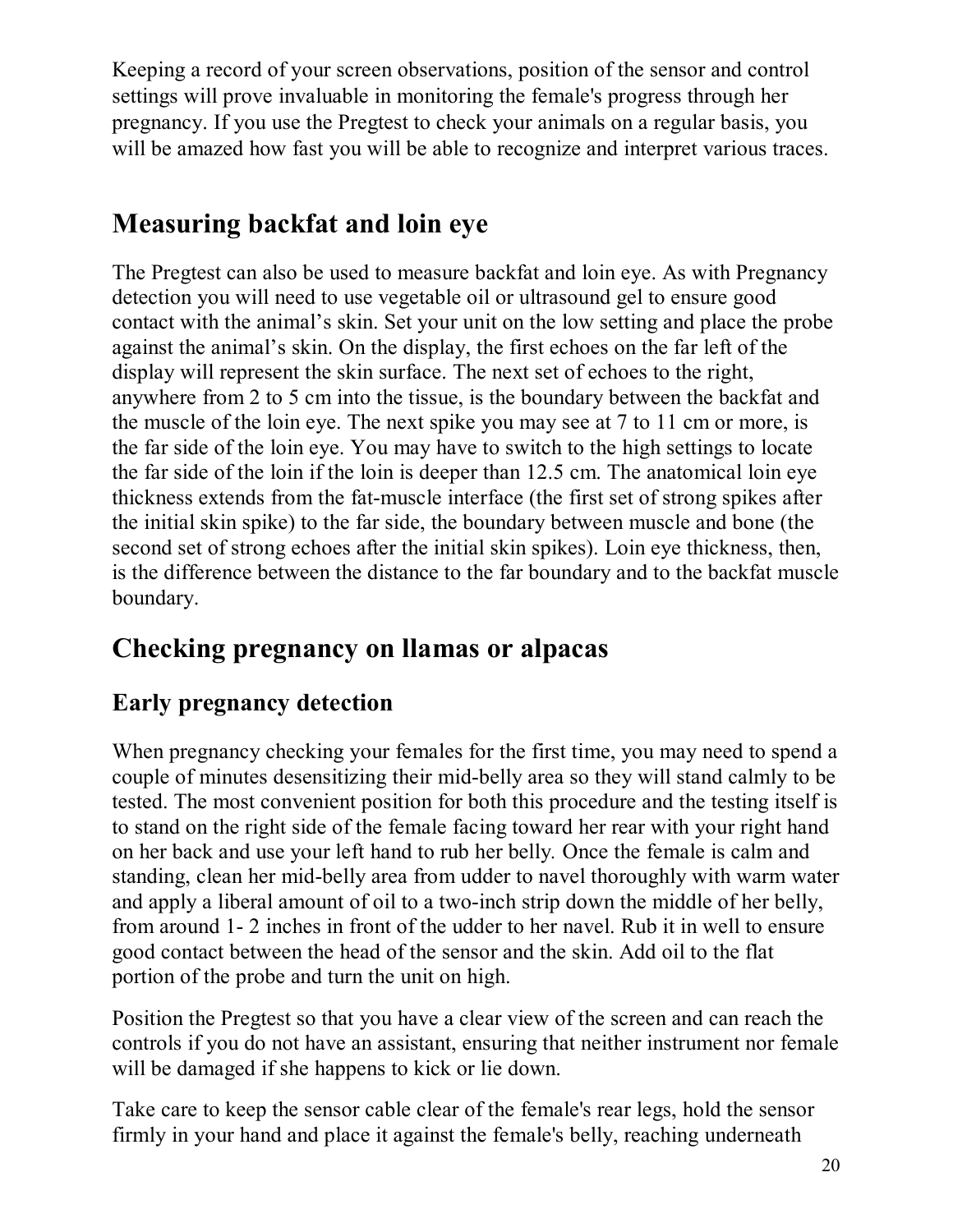from in front of her right rear leg. You should start about two inches in front of her udder, mid-line, and apply firm pressure to ensure good contact against the skin. Holding the sensor perpendicular to the plane of the female's belly tilt the probe slightly forward of vertical, pointing just a little toward the female's head. From this position close to the udder, this angle will help you avoid picking up an echo from the bladder. You should not pick up the bladder unless it is full. If you do pick up the bladder and are not sure if it is a pregnancy spike or not, recheck the female two hours later to establish whether she has emptied her bladder. If she has emptied her bladder and you get another spike, she is pregnant.

Occasionally, you will have a female who will not stand for this procedure and lies down. If she stays down, you can reach in with the sensor between her rear legs and place the sensor against her belly forward of the udder. You will need to gauge the distance of the sensor forward of the udder by feel from this position since visibility may be restricted.

When looking at the display you should see spikes at the very beginning of the display. These are showing the skin, muscle and fat located in the wall of the animal. If these spikes are not apparent, you need to apply more oil or hold the sensor more firmly against the skin.

Once you have a good contact spike, you will be looking for a pregnancy spike between 5-15 cm depending on the size of your animal. Do not slide the sensor but scan the uterus area with very slight tilting motions. The slower you move, the better. Use your sensitivity control to amplify faint signals and use you reject to eliminate unwanted "bouncing" signals. If after scanning the uterus area you find no spike, you should call the female open and check her later. Check again after a few days, if she still does not show as pregnant, go ahead and re-breed.

Note the settings of these controls at this point. These settings should become the standard for your particular instrument and will give you a clear, uncluttered picture of the uterine condition of all your females.

When you have completed your Pregtest check of the female, wash the oil off her belly with warm water and dry the area with paper towels. This will prevent dirt from sticking to her belly when she lies down.

It is important to note that following ovulation, the release of the hormone progesterone causes dramatic changes in the uterus to prepare its environment for implantation. Some of these changes include the thickening and engorging of the uterine walls. It is possible to pick up these changes and falsely interpret them as a pregnancy. This is why you should not pregnancy check Llamas or Alpacas until at least 28 days after breeding. This allows the uterus to return to normal in animals that have not been fertilized.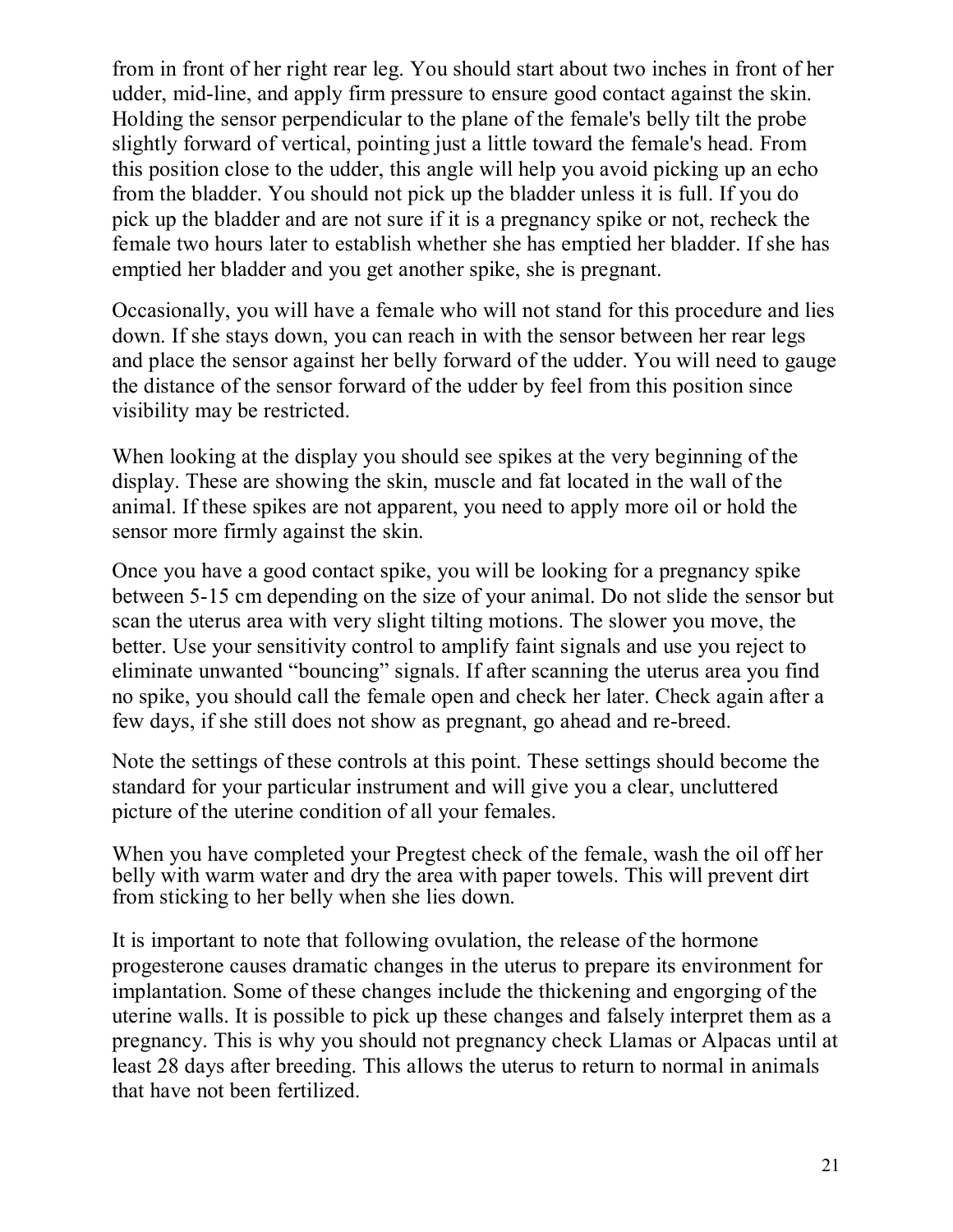#### **Late pregnancy detection**

In later pregnancies, the Pregtest will show a spread of spikes closer to the abdominal wall of the animal. You should expect to see spikes closer to the left of the display as the ultrasound signal will pick up her uterine wall, the fetal organs and skeletal structure.

Keeping a record of your screen observations, position of the sensor and control settings will prove invaluable in monitoring the female's progress through her pregnancy. If you use the Pregtest to check your animals on a regular basis, you will be amazed how fast you will be able to recognize and interpret various traces. The Pregtest can assist you in detecting uterine infections, congestions, and even the occurrence of twins.

#### **Conditions other than pregnancy**

The same conditions that can be confused with a pregnancy spike in mini mares are also possible to pick up with ewes. Please refer to "Checking Pregnancy in Mares" section.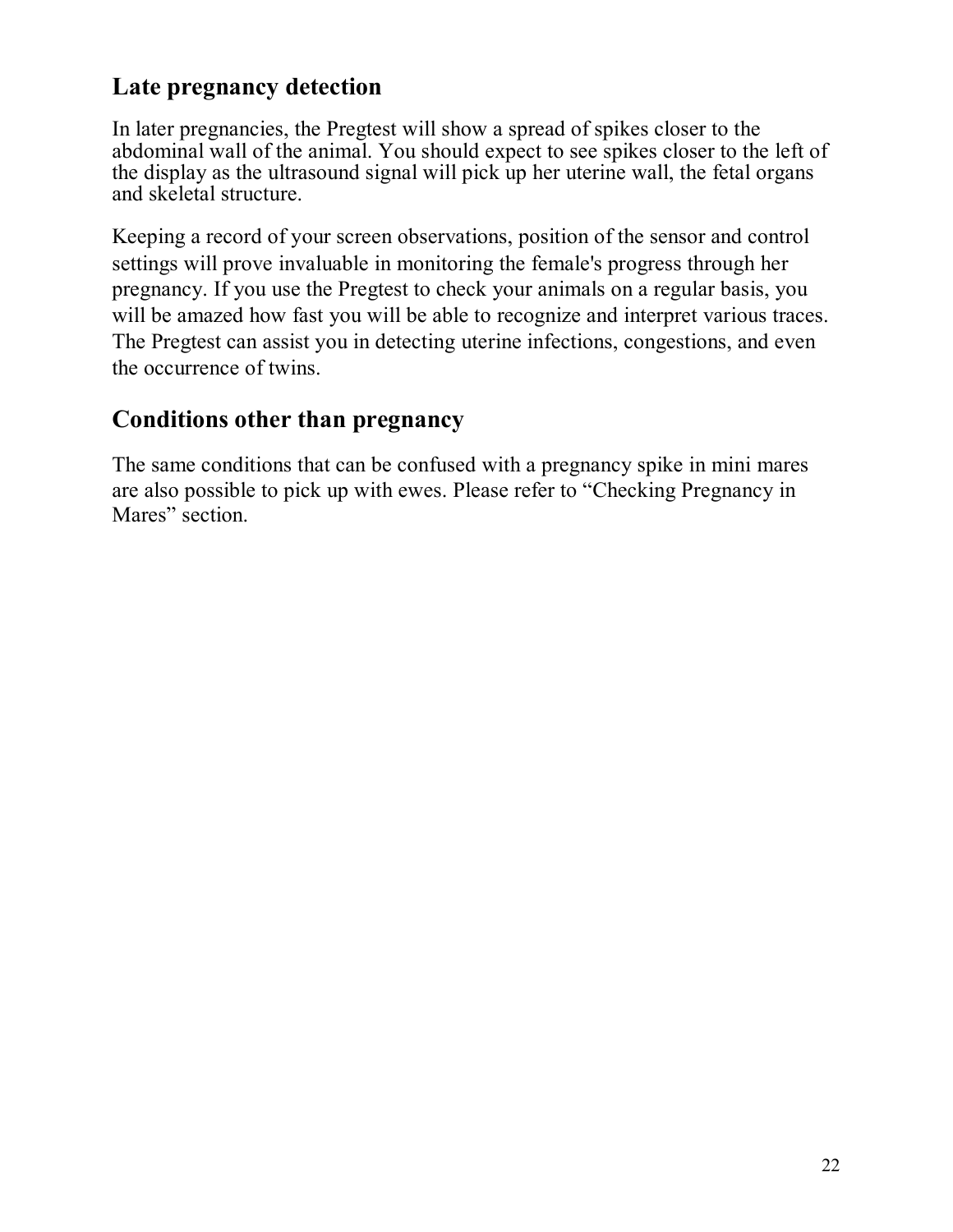## **Pregtest trouble shooting guide**

| Problem                                                                        | <b>Possible Cause</b>                               | <b>Solution</b>                                                      |  |  |
|--------------------------------------------------------------------------------|-----------------------------------------------------|----------------------------------------------------------------------|--|--|
| Unit does not turn on.                                                         | Check to see if yellow or red charge light is on.   | If yellow or red light is on unit needs charging.<br>Charge unit.    |  |  |
|                                                                                | Battery pack discharged.                            | Charge Unit. If it does not hold a charge call<br>Animark.           |  |  |
|                                                                                | Battery pack requires replacing.                    | Send to Animark for repair.                                          |  |  |
|                                                                                | Fuse blown                                          | Replace fuse or call Animark.                                        |  |  |
|                                                                                | Short in electronics. Oil inside case.              | Send to Animark for repair.                                          |  |  |
|                                                                                | Malfunctioning electronics.                         | Send to Animark for repair.                                          |  |  |
| Green Charge Led does not                                                      |                                                     |                                                                      |  |  |
| come on.                                                                       | Unit not fully charged.                             | Charge Unit                                                          |  |  |
|                                                                                |                                                     | Charge Unit. If it does not hold a charge call                       |  |  |
|                                                                                | Battery pack discharged.                            | Animark.                                                             |  |  |
|                                                                                | Battery pack requires replacing.                    | Send to Animark for repair.                                          |  |  |
|                                                                                | Fuse blown                                          | Replace fuse or call Animark.                                        |  |  |
| Charger Plugged in but no red                                                  |                                                     |                                                                      |  |  |
| charge light                                                                   | Defective battery charger                           | Call Animark. Replace charger.                                       |  |  |
| Do not get any signal on display.                                              | Reject control too high.                            | Turn down reject control. turn Counterclockwise                      |  |  |
|                                                                                | Unit battery pack not charged.                      | Charge unit.                                                         |  |  |
|                                                                                | Sensor not plugged in all the way.                  | Check sensor cable connections.                                      |  |  |
|                                                                                | Cable is defective.                                 | Check for obvious damage. Call Animark.                              |  |  |
|                                                                                | Poor contact with animal.                           | Add vegetable oil or gel. Try again.                                 |  |  |
|                                                                                | Unit battery pack not fully charged.                | Charge unit.                                                         |  |  |
|                                                                                | Unit not drawing enough power. No whine<br>audible. | Turn Off. Then turn back on.                                         |  |  |
|                                                                                | Sensitivity too Low.                                | Turn Sensitivity up. Turn control clockwise.                         |  |  |
|                                                                                | Defective Transducer.                               | Use Pregtest "tupperware test". If it does not work<br>call Animark. |  |  |
| Too many spikes on display                                                     | Sensitivity too High.                               | Turn Sensitivity control down. Turn<br>counterclockwise.             |  |  |
|                                                                                | Sensor not pointed in the correct area.             | Remove sensor and consult manual on sensor<br>placement.             |  |  |
|                                                                                | Reject control turned all the way down.             | Turn Reject control up. Turn control clockwise.                      |  |  |
| Weak signal or spike.                                                          | Sensitivity too Low.                                | Turn Sensitivity control up. Turn control clockwise.                 |  |  |
|                                                                                | Reject control too high.                            | Turn Reject control down. Turn counterclockwise.                     |  |  |
|                                                                                | Unit battery pack not charged.                      | Charge unit.                                                         |  |  |
| I get spikes at beginning of                                                   | This is normal. Signal showing skin, muscle or      |                                                                      |  |  |
| display                                                                        | fat.                                                | Ignore early signal.                                                 |  |  |
| I get spikes around 6 cm                                                       | Possibly pointing at full Bladder.                  | Try again or try later.                                              |  |  |
| I am sure the animal is pregnant<br>but no pregnancy spike shown.              | Sensor not pointed at uterus.                       | See sensor placement in Pregtest manual.                             |  |  |
|                                                                                | Pregnancy too early for detection                   | See Pregnancy checking chart.                                        |  |  |
| I know animal is not pregnant but<br>get pregnancy spike at range<br>expected. | Signal is bouncing off of the cervix.               | Try taking another reading. Point sensor slightly<br>forward.        |  |  |
|                                                                                | Signal bouncing off full bladder.                   | Try taking another reading. Point sensor slightly<br>forward.        |  |  |
|                                                                                | Condition other than pregnancy.                     | See section under mares on conditions other than<br>pregnancy.       |  |  |

If you continue to have trouble, please contact our customer service department at 303-343-8342.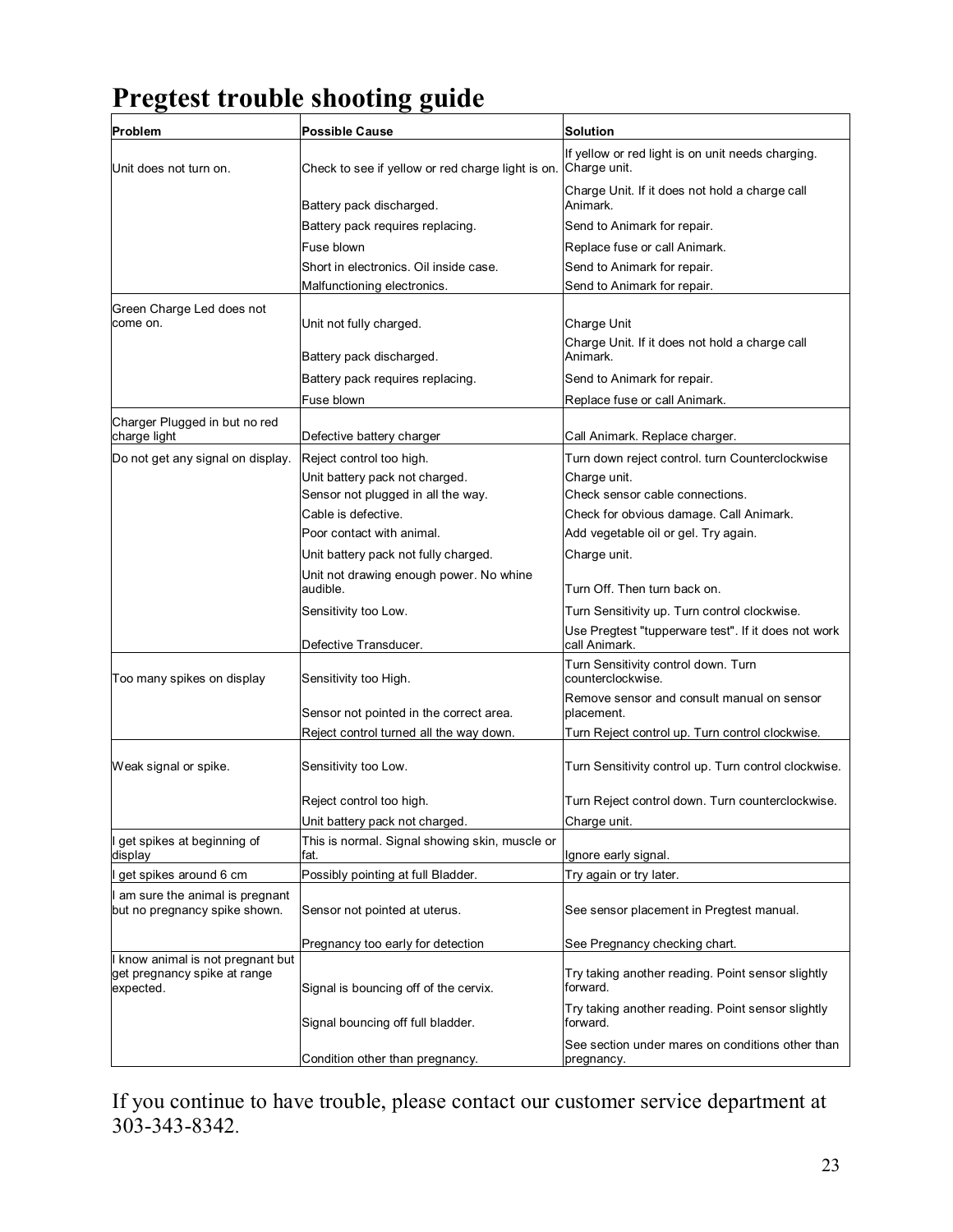## **Checking your Pregtest ("Tupperware test")**

If you like, when you first receive your Pregtest, you can verify and practice the operation of your unit with the following procedure. It is very easy and will give you confidence without having to be outside with an animal.

Place a rectangle rubbermaid (or similar) plastic container approximately 12" x 10" x 4 " on a table and fill it with water.

Connect the cable and sensor to your machine. Turn it On to the "High" range. Set the Sensitivity to 8 and the Reject to 4. Apply a little water to the face of the sensor and place it firmly on the outside front of the container. Put your hand in the water and move your hand toward and away from the sensor. Observe the Pregtest display and note that the vertical line of lights moves in correspondence to the distance of your hand from the sensor.

Adjust "Reject" and "Sensitivity" such that you see only one clear spike. Two spikes are ok. This test will verify that your Pregtest is functioning properly.

## **Care and cleaning**

Even though your Pregtest is designed for rugged use, excessive rough handling of the instrument is undesirable. Sharp bends in the connector cable, especially near the ends, should be avoided.

During field use, the Pregtest unit should be kept as clean and as dry as possible. Although the case is designed to protect the instrument's components from the elements, common sense should prevail and the unit should not be used in thunderstorms, dust storms, etc. Try to avoid spilling oil or ultrasound lubricant on or into the case. After each use, it should be wiped clean of any moisture or dirt. Occasionally, the case and sensor may be cleaned with a light duty general-purpose household cleaner. Allow to thoroughly dry prior to storage.

NEVER USE ABRASIVE CLEANERS OR CAUSTIC LIQUIDS ON THE CASE, FACEPLATE, OR ANY OTHER PART OF THE INSTRUMENT.

#### **A charge will be assessed if a unit requires excessive cleaning prior to service.**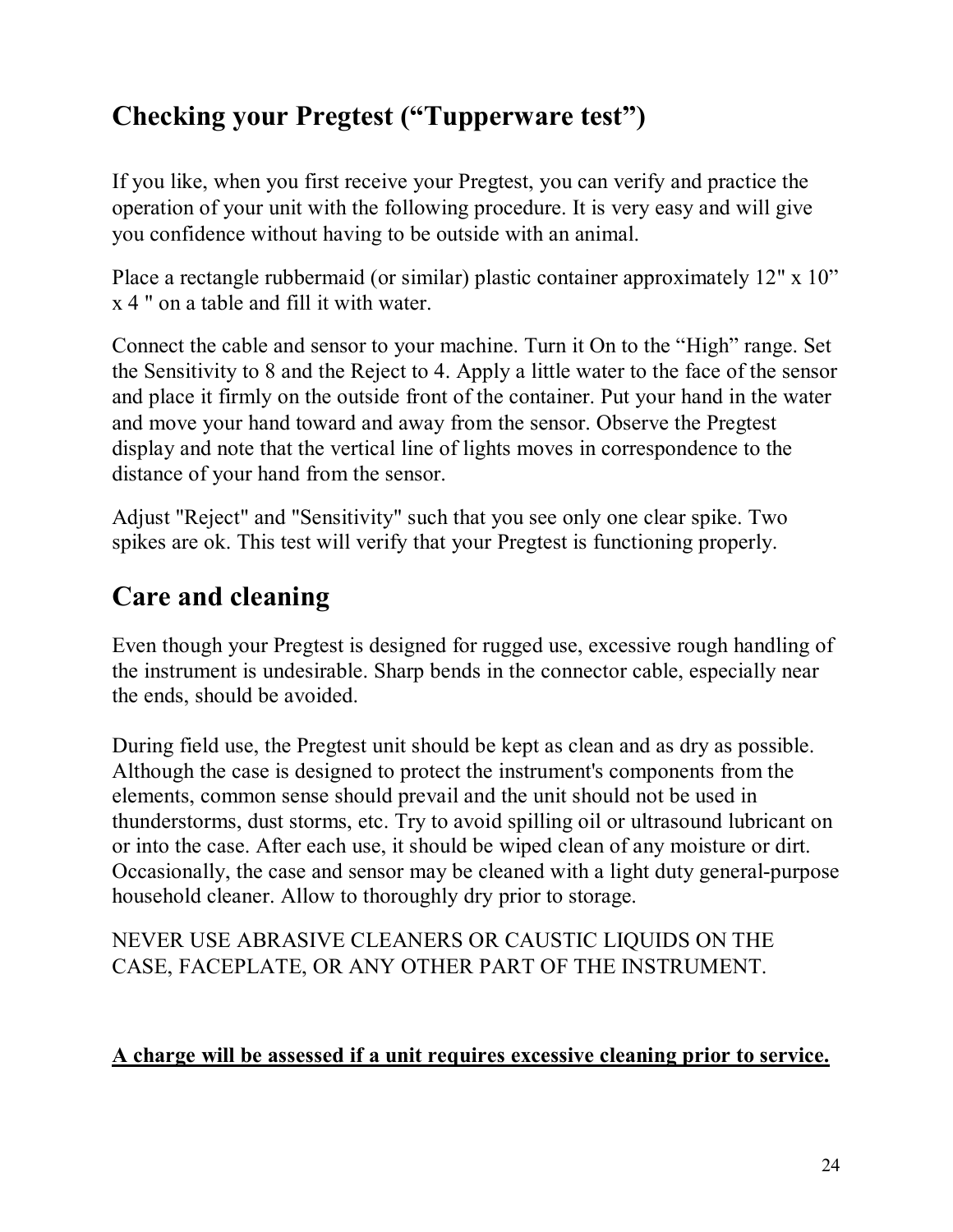## **Battery care instructions**

The Pregtest is powered by a rechargeable nickel cadmium battery pack. The cells in this pack discharge to some extent even when the unit is not turned on, so it is necessary to recharge the battery occasionally even when the instrument is not being used for long periods of time. The battery will discharge (without instrument use) over a period of weeks to months, depending on the temperature. Batteries discharge faster when outside temperature is high or extremely low.

If power-holding capacity is decreased, cycling the battery several times can restore it. Cycling means to recharge for 8-10 hours, then discharge by leaving the unit ON until the red light comes on, then recharge again. Note that if the battery gets very low (when there are no lights on the screen and a red battery indicator light), the unit MUST be turned OFF immediately and the battery recharged. Similarly, if the battery is left on charge for a long period (weeks or months), it can lose capacity. In this case, cycling the battery per the above instructions can restore battery capacity. This time start by discharging. If the unit is not to be used for some months, it is a good idea to cycle once every month.

To charge the batteries, push the charger plug into the jack marked "charger" on the face of the Pregtest. Plug the charger into any standard 115 to 120 volt power source (or any standard 220 volt power sources when using the optional 220 volt charger). Fully charged, the batteries can supply the unit for approximately 4 to 5 hours of continuous use, even longer if the unit is turned off between tests. The charger is designed to charge the battery fully in 8-12 hours, but the charger can be left on for several days without damage. When charging, the switch must be OFF or the battery will continue to discharge. BATTERY DAMAGE CAUSED BY EXCESSIVE DRAINING IS NOT CONSIDERED ORDINARY USE AND IS NOT COVERED BY THE WARRANTY. Leaving the unit turned on after the battery is discharged may also damage the battery. Be sure to turn the instrument OFF when not in use. If the unit has been stored for a long time without periodic discharging, the battery loses capacity and will not operate for the normal time on a single charge without cycling the battery pack. In this case cycle the batteries 2 or three times.

#### **Owner responsibility for return shipping**

It is the responsibility of the owner to pack the instrument securely for return and to pay shipping and insurance costs to and from the repair center.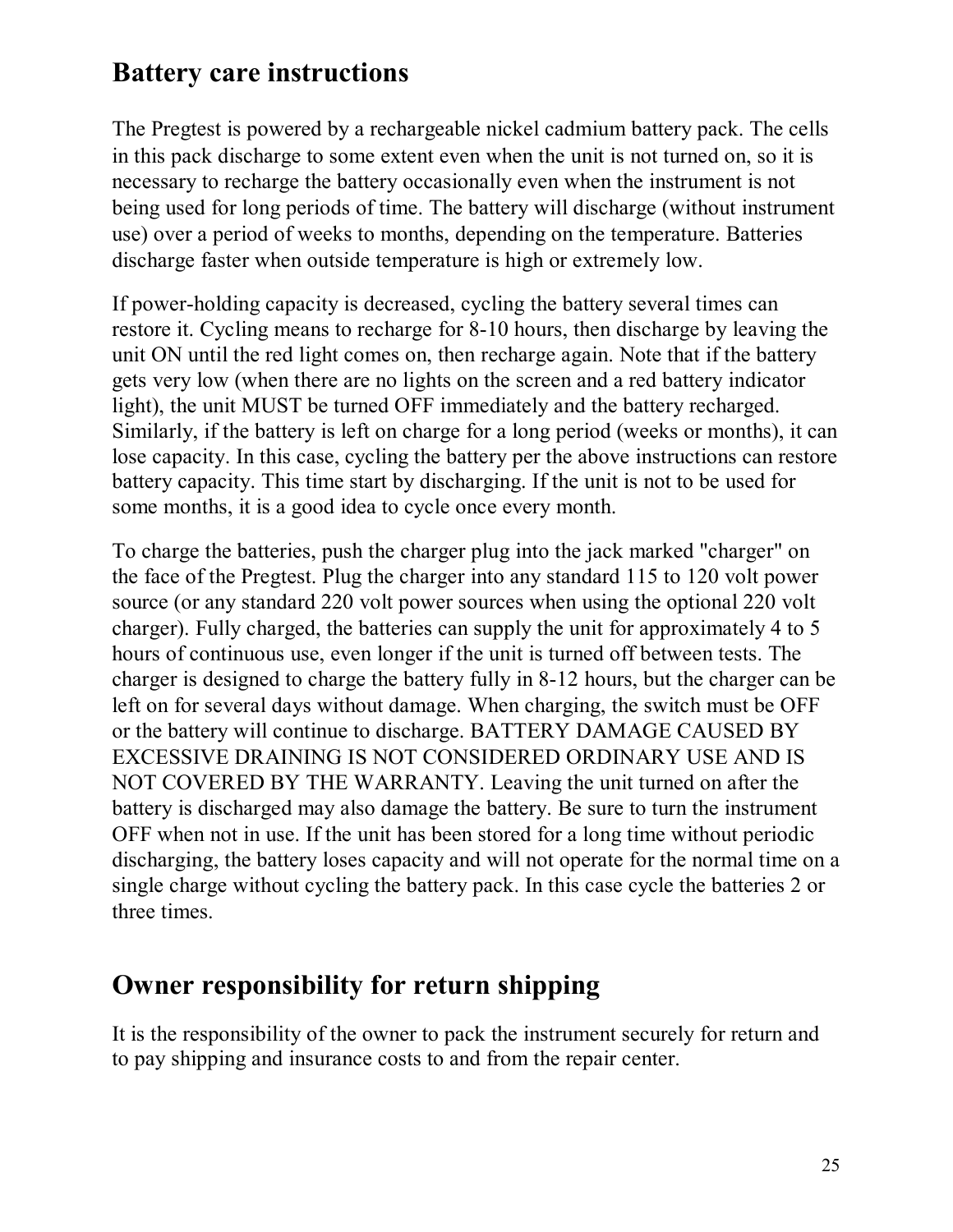## **Warranty and service**

All instruments manufactured by Animark, Inc. are warranted to be free from defects in materials and workmanship for a period of two (2) years from date of purchase. Within this time, the instrument, or part of it, will be repaired or replaced at our discretion if found to be defective by our examination.

Cables and sensors are warranted for ninety (90) days from the date of purchase.

If your instrument requires service, please call Animark before shipping the unit. Some service problems can be diagnosed and corrected by telephone. If the unit does need to be returned for service, we can suggest suitable packaging and shipping instructions. Our Number is 303-343-8342.

When shipping an Animark instrument, please insure it and send to: Animark Inc. 876 Ventura St Aurora Co 80011.

## **Warranty validation**

To validate your warranty, the Warranty Registration Card included with your instrument must be completed and returned to Animark, Inc., 876 Ventura Street, Aurora, Colorado 80011, within thirty (30) days of purchase. This warranty is nontransferable and applies only to the original purchaser.

## **Service after warranty period**

After your warranty expires, any necessary service will be provided promptly, carefully, and at the lowest possible cost to the owner. Replacement cables and sensors may also be ordered directly from Animark. Please call Animark at 303- 343-8342. If you are calling long distance, remember the difference in time zones. The best time to call is between 8:30 A.M. and 4:30 P.M. (Mountain Time) Monday through Friday, except holidays.

## **Warranty exclusions**

This warranty does NOT cover damage to the instrument nor injury or consequent injury to any animal resulting from any cause, including abuse, failure to following operating instructions, improper handling or unauthorized attempts to repair the equipment. Batteries, if not properly used (see section in BATTERY INSTRUCTION) are excluded from the warranty.

## **Voided warranty**

This warranty is void if attempts at repair have been made by anyone other than authorized Animark personnel.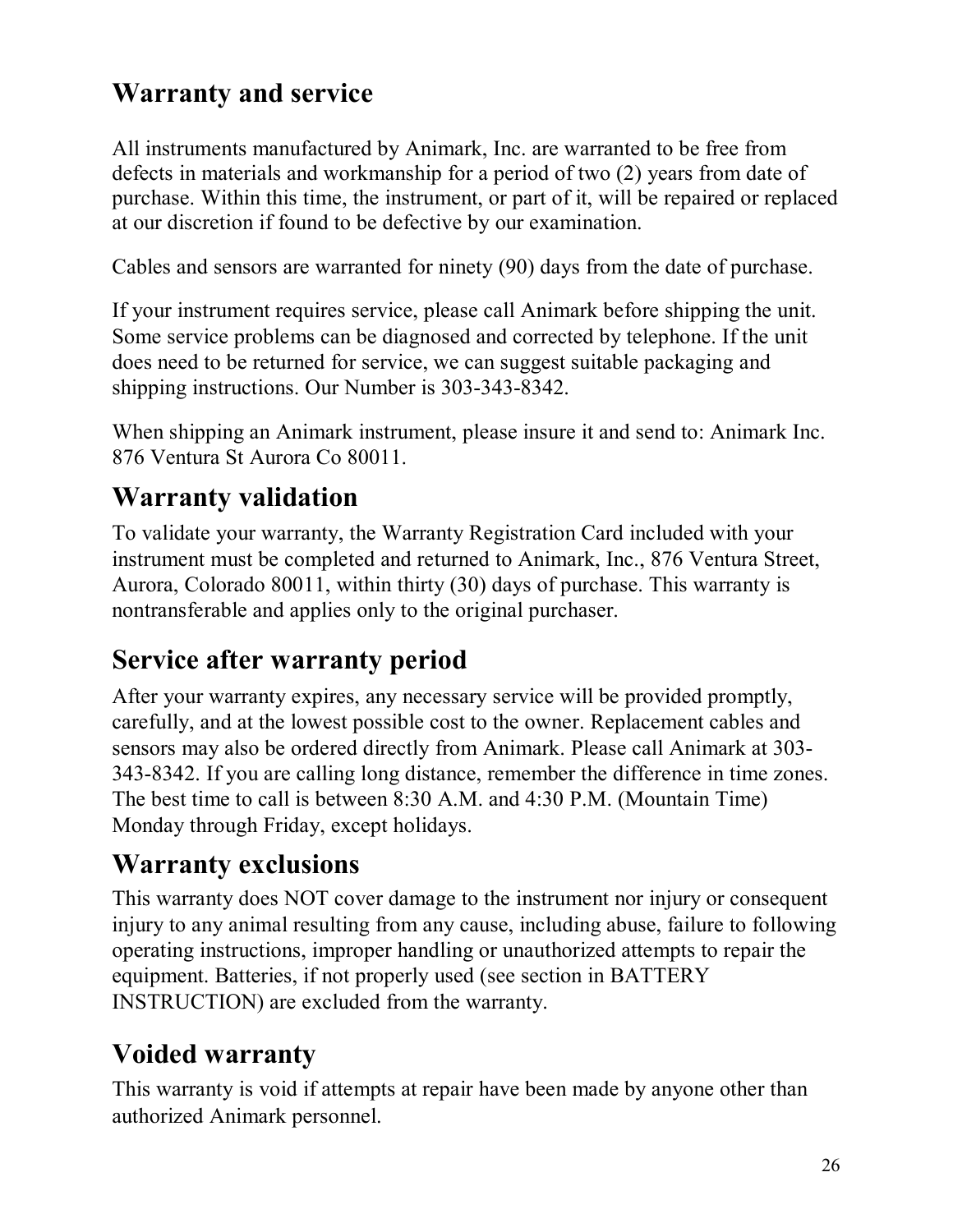## **Customer service /Assistance**

Animark personnel are always happy to provide telephone assistance or, when possible, to visit an owner who needs more intensive instruction for use of the Pregtest. Animark has an existing network of breeders who are willing to review their operation and use of Animark equipment. If you are provided an existing customer reference please understand that they are simply happy customers that do not mind taking calls on occasion. Animark does not compensate them in any way, so please show them the respect and patience they deserve. If after you have become proficient with your Animark instrument you would like to extend your knowledge and help, please contact us. We would love to add you to our growing network of satisfied breeders. Also please understand that we are equipment manufacturers who produce the best equipment in its class. We do not breed our own animals and often times are not as proficient as our seasoned users. You in the field are the experts in its use. We can, of course, provide basic instruction and explain the operation of the Pregtest. You will, however, obtain the high degree of accuracy you need in your operation by taking the most important action. **PRACTICE, PRACTICE, PRACTICE.**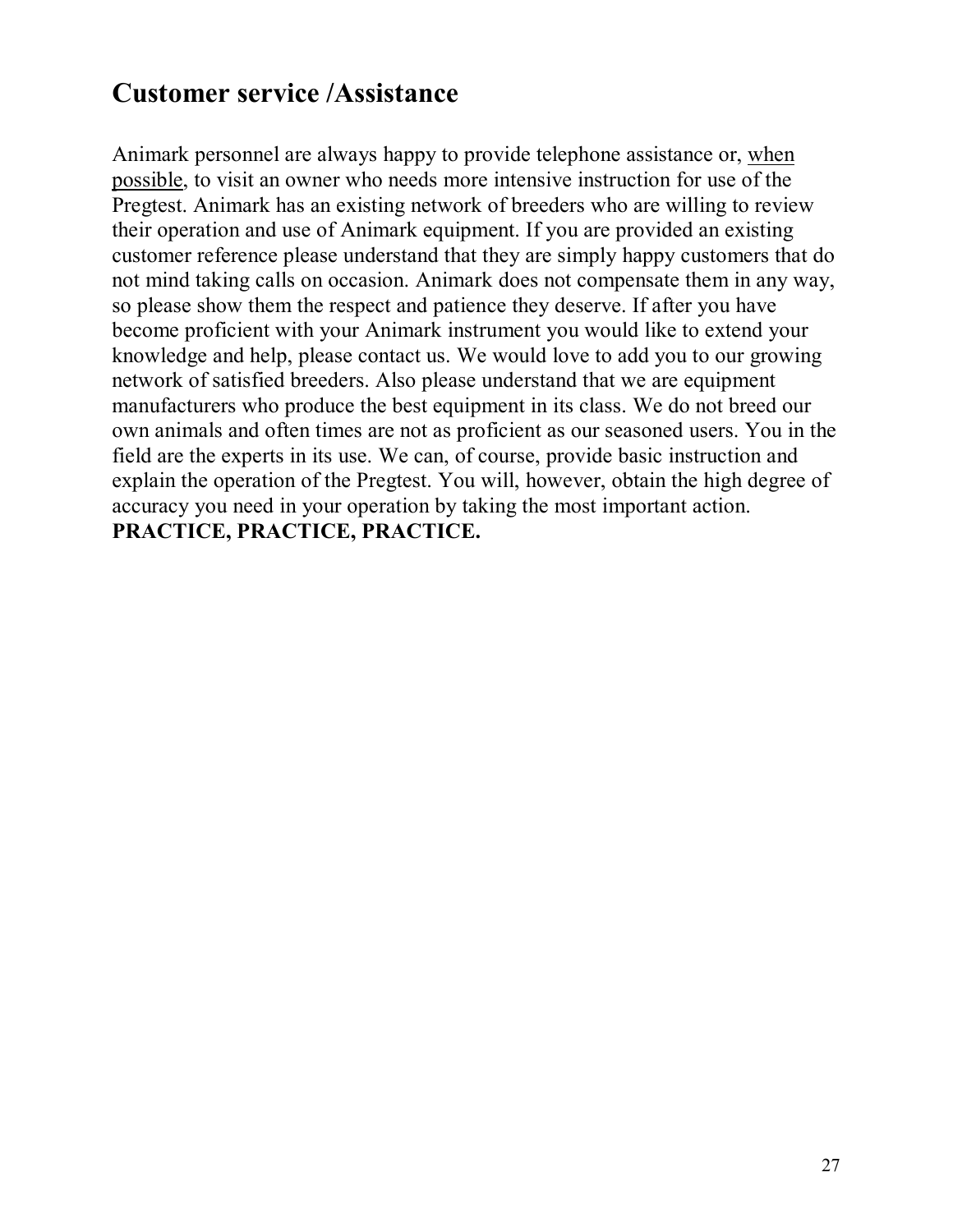#### **Summary**

This electronic method of recognizing pregnancy has been shown to be reliable in large numbers of animals. The likelihood of error is in the direction of false pregnant calls rather than in false non-pregnant calls. However, error in either direction is possible. Properly used, the Pregtest will provide a high degree of information on pregnancy or other situations. Other than this, Animark does not make any claims or guarantees as to the efficiency of the instrument, nor is any other guarantee made or implied.

> **Welcome to Animark! We value you As a customer!**